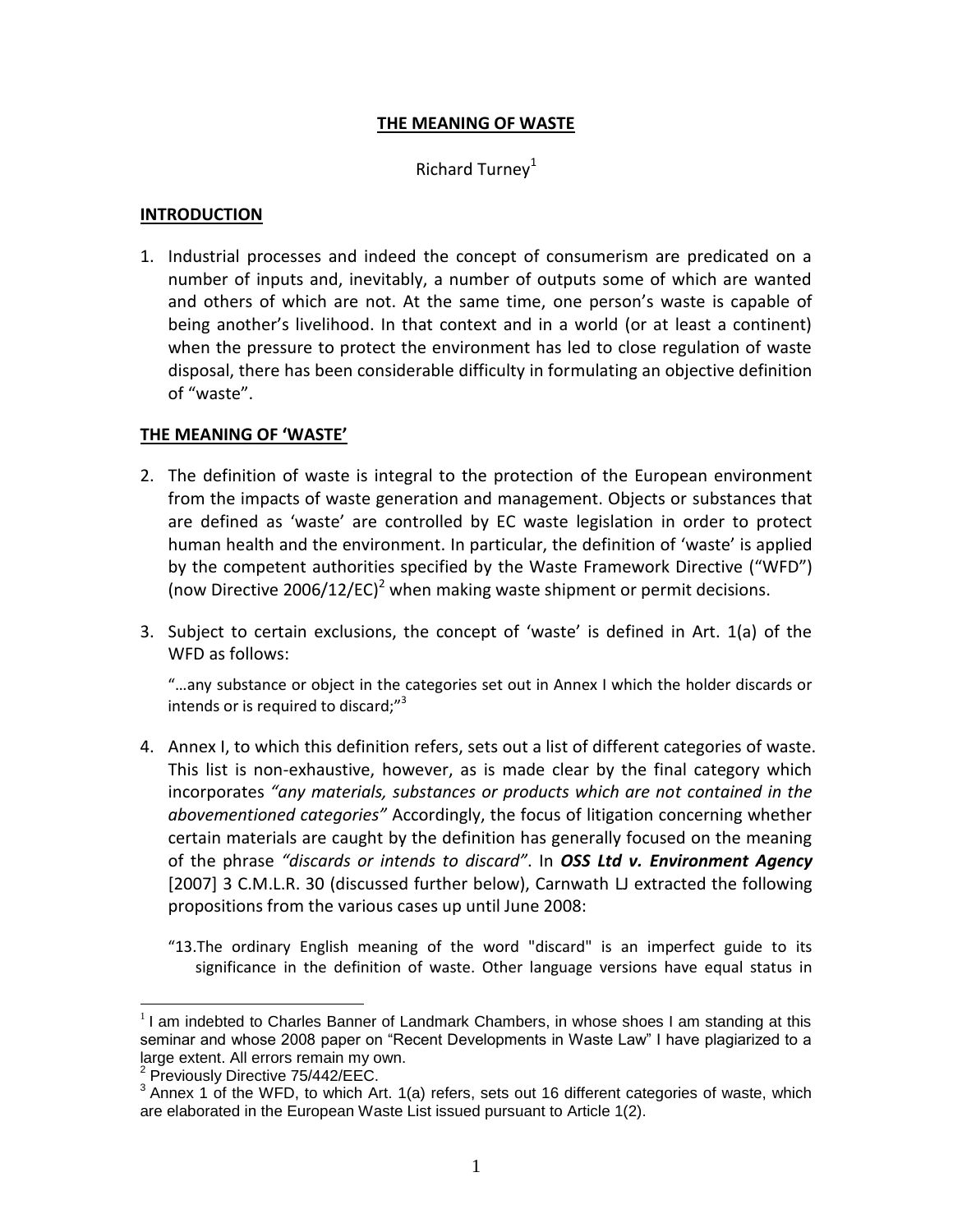European law, and may have a slightly different emphasis. For example, the French "se défaire de", or the German "entledigen", might perhaps be better translated as "get rid of": see my discussion in *Mayer Parry Recycling v Environment Agency* [1999] 1 CMLR 963 para 24-30. I there concluded on the then state of the authorities (including *Vessoso & Zanetti* [1990] ECR I –1461; *Tombesi* [1997] ECR I–3561; *Inter-Environnement Wallonnie ABSL* v *Région Wallonne* [1997] ECR I-7411)

"The general concept is now reasonably clear. The term 'discard' is used in a broad sense equivalent to 'get rid of'; but it is coloured by the examples of waste given in Annex I and the Waste Catalogue, which indicate that it is concerned generally with materials which have ceased to be required for their original purpose, normally because they are unsuitable, unwanted or surplus to requirements…"

Although much of the rest of the judgment has been overtaken by subsequent authority, that still seems to me a fair general summary of the intended meaning of the word "discard", taken on its own.

14. It is clear, however, that it is only part of the story. The following points, some of which will need further discussion, can be found in the cases:

i) The concept of waste "cannot be interpreted restrictively" (*ARCO* para 40).

ii) Waste, according to its ordinary meaning, is "what falls away when one processes a material or an object, and is not the end product which the manufacturing process directly seeks to produce" (*Palin Granit Oy* para 32).

iii) The term "discard" "covers" or "includes" disposal or recovery within the terms of Annex IIA and B (*Wallonie* para 27; *ARCO* para 47); but the fact that a substance is treated by one of the methods described in those Annexes does not lead to the necessary inference that it is waste (*ARCO* para 48-9).

iv) The term "discard" must be interpreted in the light of the aims of the WFD, and of article 174(2) of the treaty, respectively:

a) The protection of human health and the environment against the harmful effects caused by the collection, transport, treatment, storage and tipping of waste; and

b) Community policy on the environment, which aims at a high level of protection and is based on the precautionary principle and the principle that preventive action should be taken (*Palin Granit Oy* para 23).

v) Waste includes substances discarded by their owners, even if they are "capable of economic reutilisation" (*Vessoso & Zanetti* [1990] ECR I –1461 para 9) or "have a commercial value and are collected on a commercial basis for recycling, reclamation or re-use" (*Tombesi* para 52).

vi) In deciding whether use of a substance for burning is to be regarded as "discarding" it is irrelevant that it may be recovered as fuel in an environmentally responsible manner and without substantial treatment (*ARCO* para 73).

vii) Other distinctions, which may be relevant depending on the nature of the processes, are –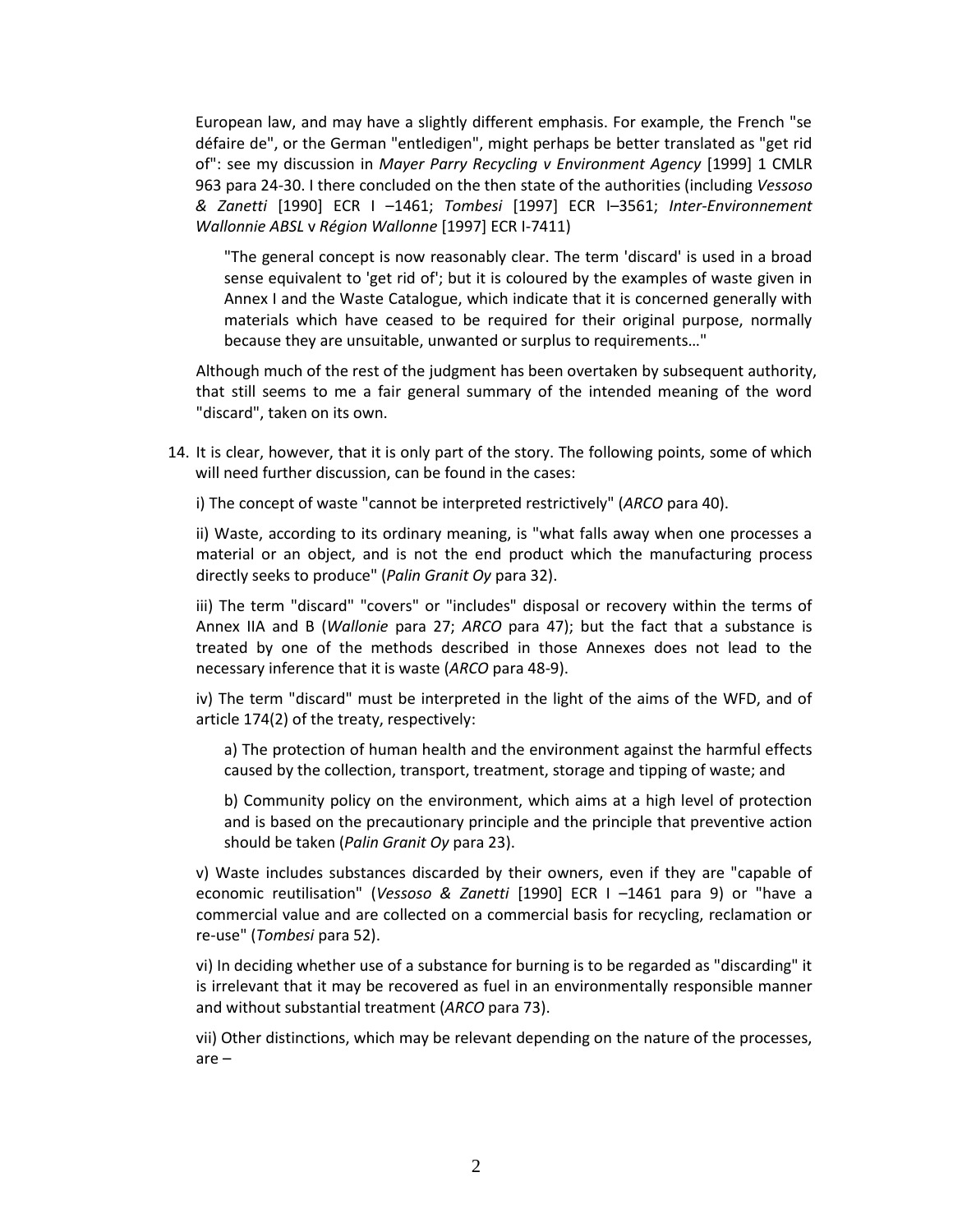a) between "waste recovery" within the meaning of the WFD and "normal industrial treatment" of products which are not waste ("no matter how difficult that distinction may be") (*Wallonie* para 33);

b) between a "by-product" of an industrial process, which is not waste, and a "production residue", which is (*Palin Granit Oy* para 32-37 – see further below)."

- 5. The interpretation of the definition of 'waste' has been considered extensively by the EC Commission, the ECJ, the courts of England & Wales and Defra in the following contexts:
	- (1) The Communication issued by the EC Commission in February 2007 on the distinction between production residues that should be treated at wastes and those that should be treated as non-waste 'by-products';
	- (2) The ECJ's decisions in Case C-176/05 *KVZ retec GmbH v. Austria* [2007] ECR I-01721, Case C-252/05 *R (Thames Water Utilities) v. Bromley Magistrates' Court* [2007] 1 W.L.R. 1945 and Case C-188/07 *Commune de Mesquer v. Total France SA* [2009] Env LR 9;
	- (3) The Court of Appeal's decision in *OSS Ltd v. Environment Agency* [2007] 3 C.M.L.R. 30, which was highly critical of the ECJ's approach to the meaning of waste;
	- (4) Two more recent Divisional Court decisions in *Environment Agency v Thorn International UK Ltd* [2009] Env LR 10 and *Environment Agency v Inglenorth* [2009] Env LR 33, which serve to highlight the difficulties in the practical application of the definition of waste;
	- (5) The recent Defra consultation on the meaning of waste.

# **(i) The Commission Communication**

- 6. A 'production residue' arising out of a manufacturing process is something which is not the end product that the manufacturing process in question directly seeks to produce: see Case C-9/00 *Palin Granit* [2002] ECR I-3533. Such a material *may* be, but is not necessarily, 'waste' within the meaning of the WFD. Some such materials have been held to be non-waste 'by products' instead. This is a distinction which has historically been the subject of considerable ambiguity and litigation.
- 7. In February 2007 the Commission issued a Communication to the European Parliament and Council setting out guidance on the issue: *Interpretative Communication on Waste and By-products* COM (2007) 59 **("the Communication")**. 4

<sup>4</sup> English language version available at: [<http://eur](http://eur-lex.europa.eu/LexUriServ/LexUriServ.do?uri=COM:2007:0059:FIN:EN:PDF)[lex.europa.eu/LexUriServ/LexUriServ.do?uri=COM:2007:0059:FIN:EN:PDF>](http://eur-lex.europa.eu/LexUriServ/LexUriServ.do?uri=COM:2007:0059:FIN:EN:PDF).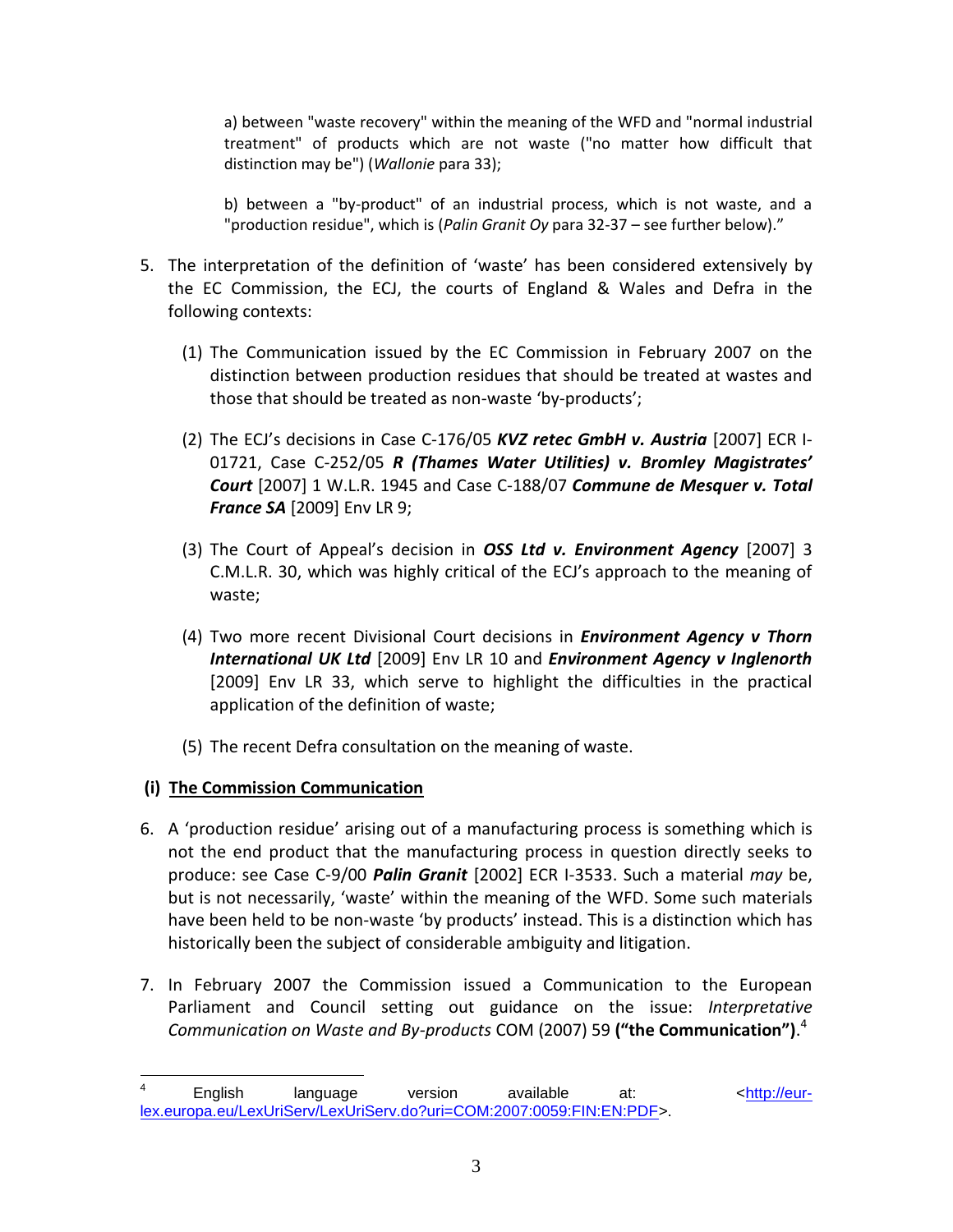8. The purpose of the Communication was described by the Commission in the following terms:

"In order to improve the legal certainty of waste legislation, and to make the definition of waste easier to understand and apply, this Communication seeks to guide competent authorities in making case by case judgements on whether a given material is a waste or not, and to give economic operators information on how these decisions should be taken. The Communication will also help to smooth out differences in the interpretation of these provisions throughout the EU.

The Communication aims to explain the definition of waste set down in Article 1 of the Waste Framework Directive, as interpreted by the European Court of Justice, in order to ensure that the Directive is properly implemented."<sup>5</sup>

- 9. The Communication contains a useful compendium of the ECJ's caselaw up to February 2007 as to whether a substance falls within the Art. 1(a) definition as one which *"the holder discards or intends to discard"*. It records the three-part test which the ECJ requires to be met if a production residue is to be considered to fall outside this definition as a non-waste 'by-product', namely that *further use of the material must not be a mere possibility but a certainty, without any further processing prior to reuse, and as part of a continuing process of production*. 6 The Communication also notes the ECJ's requirement that the use for which the by-product is destined must also be lawful - in other words that the by-product is not something that the manufacturer is obliged to discard or for which the intended use is forbidden under EU or national law.
- 10. The Communication goes on to review the various factors which the ECJ, applying the above test, has used to distinguish between waste and by-product on a case-bycase basis (although none of these factors can be definitive) They include: $'$ 
	- (1) Did the manufacturer deliberately choose to produce the material in question?
	- (2) Will further use bring a financial advantage to the waste holder?
	- (3) Can any other use than disposal be envisaged?
	- (4) Does the use have a high environmental impact or require special protection measures?
	- (5) Is the treatment method for the material in question a standard waste treatment method?

 $5$  COM (2007) 59, at p.1.

<sup>6</sup> See eg. **Case C-9/00** *Palin Granit Oy* [2002] E.C.R. I-3533. Note: this test is cumulative – all three parts must be met 7 See eg. **Joined Cases C-418/97 & C-419/97** *ARCO Chemie* (2000) E.C.R. I-4475.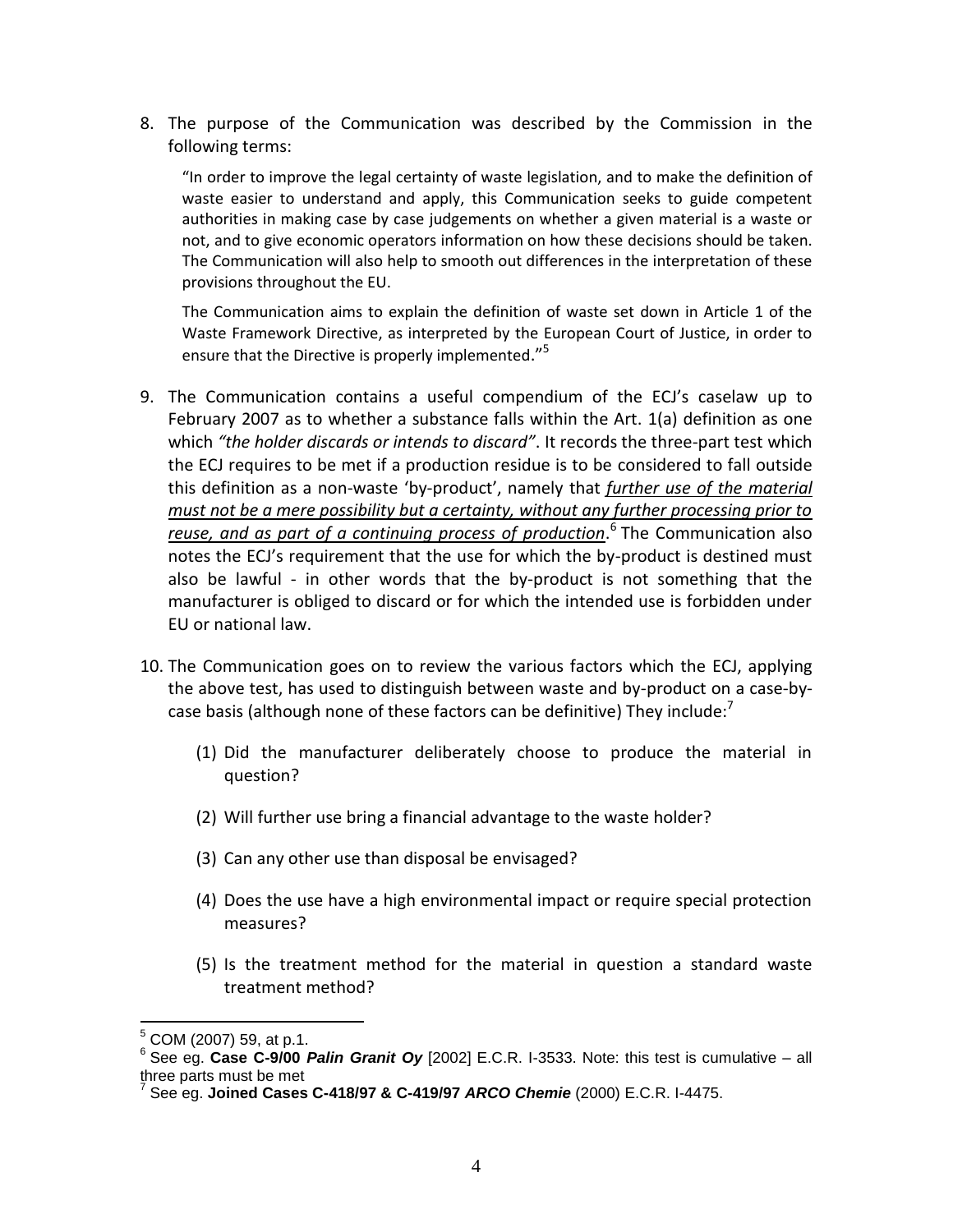- (6) Does the undertaking concerned perceive the material as waste?
- (7) Does the undertaking seek to limit the quantity of the material produced?
- 11. As Carnwath LJ noted in *OSS*, many of these factors introduce an objective element into the question of whether a substance is one which *"the holder discards or intends to discard"*.
- 12. Finally, the Communication addresses certain specific by-product materials and sets out the Commission's view on whether they are to be classified as waste in accordance with the ECJ's test.

## **(ii) ECJ jurisprudence following the Communication**

## *Meat and bone meal: the KVZ case*

- 13. In March 2007 the ECJ delivered its judgment in Case C-176/05 *KVZ retec GmbH v. Austria* [2007] E.C.R. I-01721. The material at issue in this case was a meat and bone meal **("MBM")**, which had been developed by a German engineer as a fuel for use in an incineration process at a power station in Bulgaria.
- 14. MBM was described in the following terms at para. 30 of the judgment:

"Meat and bone meal is one of the products resulting from the rendering process. ...[It] is produced by the crushing of animal carcasses which are subject to a batch pressure process. After the material obtained has been crushed again, the fat is extracted from it and the residue, which is rich in protein, is dried in order to obtain a powder which is, in part, also pressed and made into pellets."

- 15. A shipment of MBM en route to Bulgaria was detained by Austrian customs authorities at the river port of Vienna/Hainburg. They required the MBM to be declared as 'waste' and the shipment to be notified under the old Waste Shipment Regulation (Regulation 259/93).<sup>8</sup> Following the institution of proceedings in Austria, the Vienna Regional Civil Court referred a number of questions to the ECJ. $9$
- 16. One of the principal issues was whether the MBM constitute 'waste' within the meaning of the Waste Shipment Regulation, which adopts the definition contained in the WFD. The ECJ held as follows
	- (1) Regulation 1774/2004 (which lays down rules for the collection, transport, storage, handling etc. of 'animal by-products') imposed an obligation to dispose of products containing 'specified risk material'. Accordingly, insofar as the MBM

 $^8$  Now replaced by the new Waste Shipment Regulation (Reg. 1013/2006) – see further below.

<sup>&</sup>lt;sup>9</sup> See para. 27 of the judgement.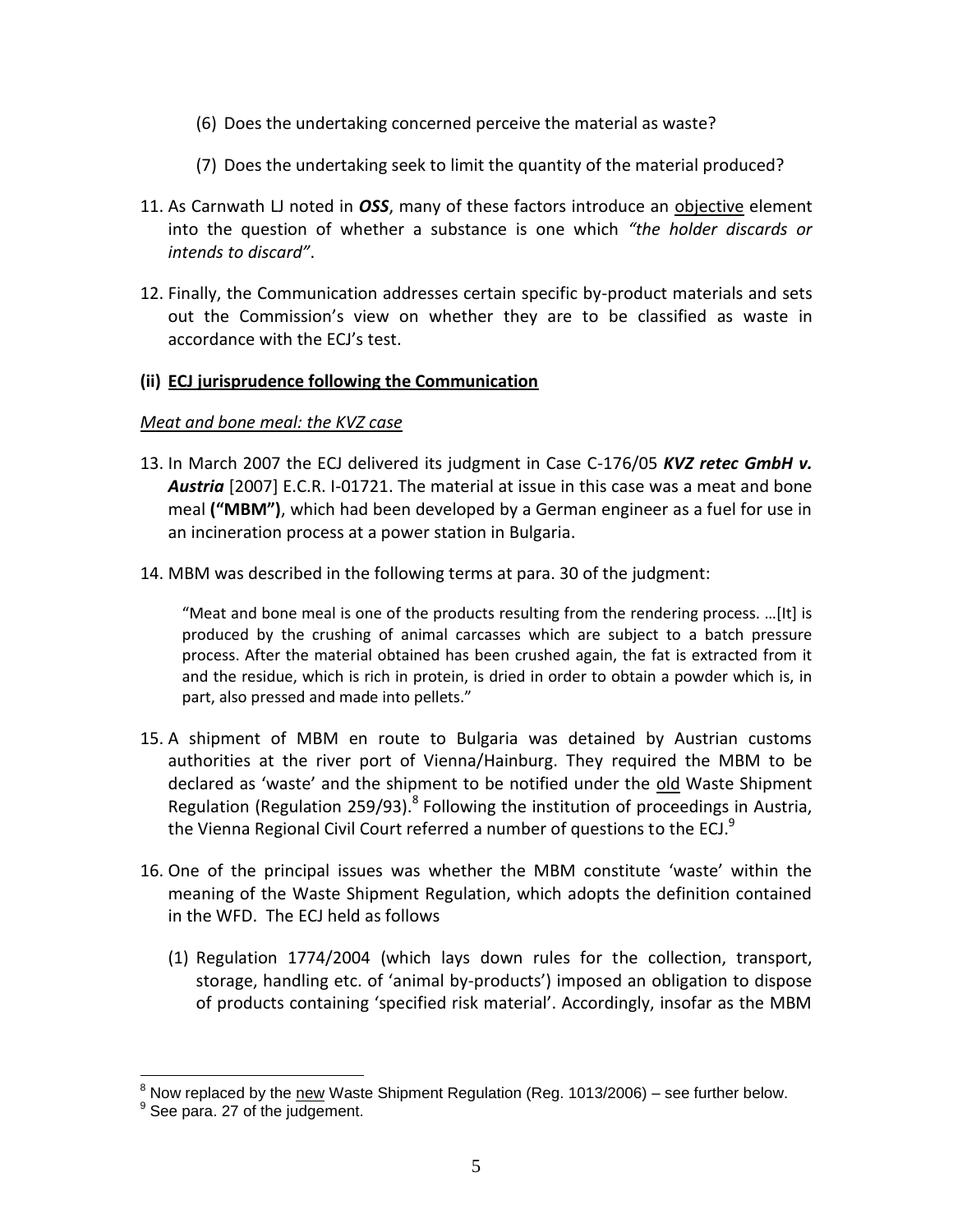contained such material, it fell within the definition of waste in the WFD as a *"substance or object which the holder is required to discard"*. 10

(2) Insofar as MBM did not contain 'specified risk material', the issue was whether it could fall within the definition of waste as *"substance or object which the holder intends to discard"*. As to this, the ECJ held at paras. 61-62:

61. In that regard, it should be borne in mind that the concept of 'waste' within the meaning of Directive 75/442 cannot be interpreted restrictively (see *ARCO Chemie Nederland and Others*, paragraphs 37 to 40, and *Palin Granit*, paragraph 23). It should also not be understood as excluding substances and objects which are capable of economic reuse. The system of supervision and management established by Directive 75/442 is intended to cover all objects and substances discarded by their holders, even if they have a commercial value and are collected on a commercial basis for recycling, reclamation or reuse (see *Palin Granit*, paragraph 29).

62. Goods, materials or raw materials may constitute not a residue but a by-product which the undertaking does not wish 'to discard', within the meaning of the first subparagraph of Article 1(a) of Directive 75/442, and which it intends to exploit or market on terms which are advantageous to it. In addition to the criterion of whether a substance constitutes a production residue, a relevant criterion for determining whether or not that substance is 'waste' within the meaning of Directive 75/442 is the degree of likelihood that that substance will be reused, without any further processing prior to its reuse. If, in addition to the mere possibility of reusing the substance, there is also a financial advantage to the holder in so doing, the likelihood of reuse is high. In such circumstances, the substance in question must no longer be regarded as a burden which its holder seeks to discard, but as a genuine product (*Palin Granit*, paragraph 37).

63. However, whether it is in fact 'waste' within the meaning of Directive 75/442 must be determined in the light of all the circumstances, regard being had to the aim of that directive and the need to ensure that its effectiveness is not undermined (see, to that effect, *ARCO Chemie Nederland and Others*, paragraph 88).

64. It is for the national court to determine, in accordance with the case-law mentioned in the previous three paragraphs, whether, on 6 June 2003, the holder of the meat-andbone meal intended to discard it.

65. If that court reaches the conclusion that, in the main proceedings, the holder of the meat-and-bone meal in fact intended to discard it even though it did not contain any specified risk material, then that meat-and-bone meal should be classified as waste."<sup>11</sup>

17. The other principal issue was whether, even if MBM was 'waste, it was excluded from the scope of the old Waste Shipment Regulation by virtue of Art 1(2)(d), which excluded from the Regulation's scope those shipments of waste mentioned in Art  $2(1)(b)$  of the WFD?<sup>12</sup> This provides, in relevant part:

 $10$  See paras.54-57.

 $11$  These observations reflected the opinion of Advocate-General Kokott at paras.73-85.

<sup>&</sup>lt;sup>12</sup> Note: the new Waste Shipment Regulation (Reg. 1013/2006) is materially different in this regard: see below.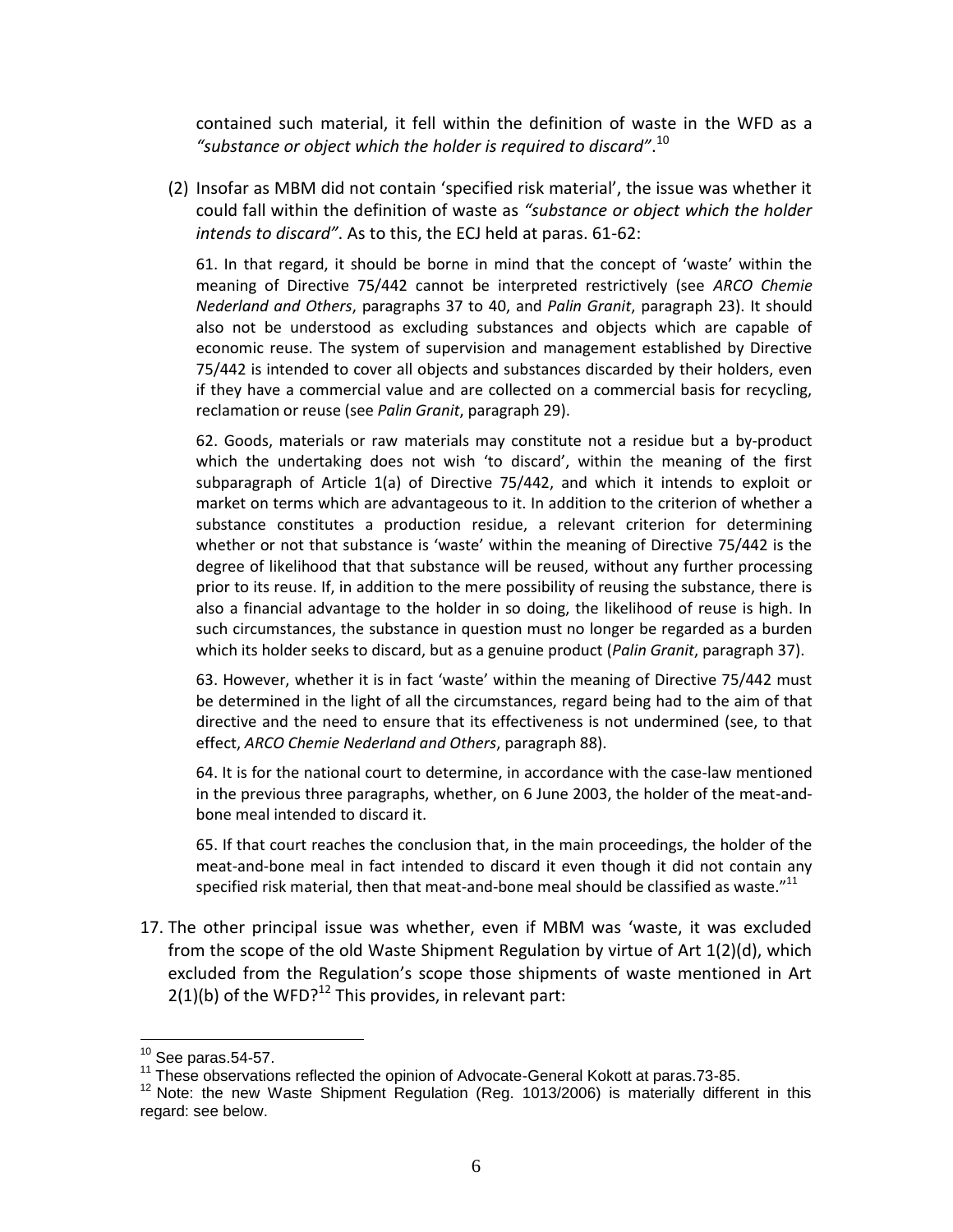"The following shall be excluded from the scope of this Directive:

…

(b) where they are already covered by other legislation:

…

(iii) animal carcasses and the following agricultural waste: faecal matter and other natural, non-dangerous substances used in farming."

- 18. The *"other legislation"* relied upon by the claimant company invoking this exclusion was Reg. 1774/2002, which lays rules for (inter alia) the collection, transport, storage, handling etc. of 'animal by-products' – defined as including *"entire bodies or parts of animals"* and certain *"products of animal origin"* which are not intended for human consumption. The MBM in this case fell within this definition.
- 19. The ECJ held that, although MBM was covered by Regulation 1777/2002, the exclusion in Art. 2(1) of the WFD did not apply because MBM did not constitute *"animal carcasses"* within the meaning of that provision. See in particular paras. 43- 46:

"43. It must be stated that the Community legislature has chosen to express that exclusion in precise terms. The concept of animal carcases, on account of its natural literal meaning, refers to dead animals, that is to say to an unprocessed raw material. The fact that those carcases are whole or in pieces in no way alters the fact that they have not undergone any processing capable of altering their inherent nature. By contrast, what is at issue in the main proceedings is meat-and-bone meal, that is to say a material of a completely different nature from the material from which it was produced on account of the fact that it has undergone a specific process, as described in paragraph 30 of this judgment.

44. The fundamental difference between those two kinds of material is reflected, as regards the definition of animal by-products, in the clear distinction between 'entire bodies or parts of animals' and 'products of animal origin' made by Article 2(1)(a) of Regulation No 1774/2002.

45.Furthermore, the context of the term animal carcases militates in favour of a strict interpretation of the concept. Besides animal carcases, Article 2(1)(b)(iii) of Directive 75/442 excludes from its scope certain agricultural waste which is specifically listed. The inclusion, in the same provision, of those two terms, namely animal carcases and the agricultural waste specified, indicates that there is a link between them as regards their origin. By analogy, the concept of animal carcases could cover animal carcases from agricultural production and not from the specific process of slaughtering or rendering from which meat-and-bone meal is obtained.

46. A strict interpretation of the concept of animal carcases is, in addition, consistent with the case-law of the Court according to which the concept of waste cannot be interpreted restrictively (see Joined Cases C-418/97 and C-419/97 *ARCO Chemie* [2000] ECR I-4475, paragraphs 37 to 40, and Case C-9/00 *Palin Granit* [2002] ECR I-3533, paragraph 23), which implies a strict interpretation of the exceptions to the concept of waste."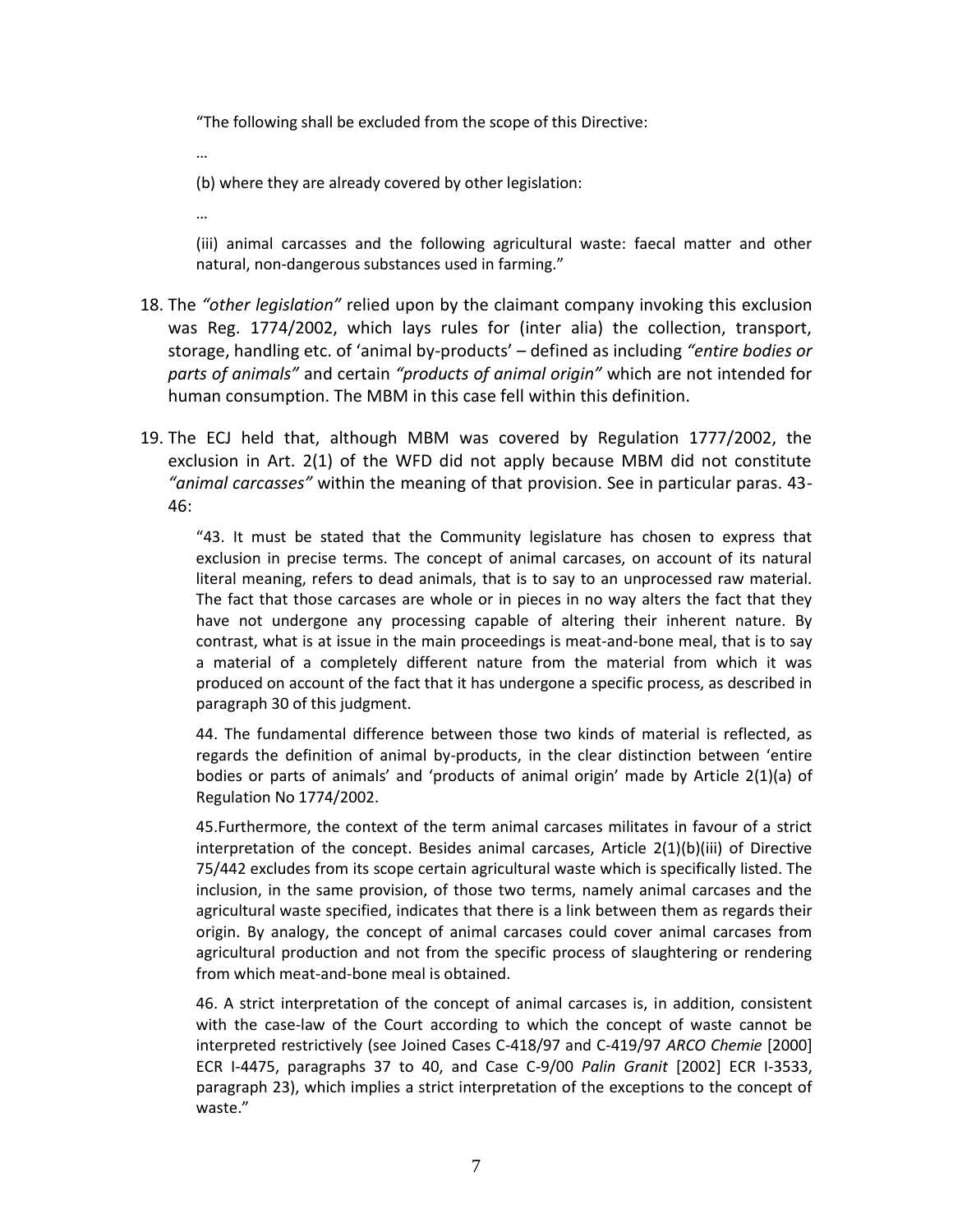20. The ECJ noted, however, that the new Waste Shipment Regulation (Reg. 1013/2006) contained a more broadly worded exclusion clause. In line with the  $11<sup>th</sup>$  recital in the preamble to the new Regulation, which states that it is necessary to avoid duplication with Regulation 1774/2002, Art 1(3)(d) excludes from its scope *"shipments which are subject to the requirements of Regulation 1774/2002"*. This would plainly exclude MBM. However, the new Waste Shipment Regulation did not come into force until  $12^{th}$  July 2007 and so did not apply to the present case. The more narrow exclusion clause in the old Waste Shipment Regulation will continue to be relevant in cases where the material facts occurred prior to  $12<sup>th</sup>$  July 2007.

## *Sewage which escapes from a sewerage network: the Thames Water case*

- 21. In Case C-252/05 *R (Thames Water Utilities) v. Bromley Magistrates' Court* [2007] 1 W.L.R. 1945, the ECJ considered a reference by the High Court in the course of criminal proceedings brought by the Environment Agency against Thames Water for the illegal depositing of waste under s.33 of the Environmental Protection Act 1990, relating to the spilling of untreated sewage from the sewerage network on to land in Kent..
- 22. Thames Water's first argument was that sewage which escapes from a sewerage network maintained by a statutory sewerage undertaker pursuant to the Urban Waste Water Directive (Directive 91/271/EC) fell outside the definition of 'waste' in the WFD.
- 23. The ECJ rejected this argument. First, it noted that the exclusion, in certain circumstances, of *"waste waters"* under Art. 2(1)(b) demonstrated that the Community legislature intended expressly to classify waste waters within the meaning of the WFD.<sup>13</sup> Then, at paras. 28-29 it rejected the argument that the position was different if the waste water was spilled accidentally:

"28. The fact that waste water escapes from a sewerage network does not affect its character as 'waste' within the meaning of Directive 75/442. The escape of waste water from a sewerage network constitutes an event by which the sewerage undertaker, the holder of that waste water, 'discards' it. The fact that the waste water is spilled accidentally does not alter the outcome. The Court has held that accidental spillage of hydrocarbons onto land may be regarded as an action by which the holder of those hydrocarbons 'discards' them (see, to that effect, *Van de Walleand Others*, paragraph 47). The Court also held that Directive 75/442 would be made redundant in part if hydrocarbons which cause contamination were not considered waste on the sole ground that they were spilled by accident (see *Van de Walle*, paragraph 48). The same reasoning must be applied to waste water which leaks accidentally.

29. The answer to Question 1 must therefore be that waste water which escapes from a sewerage network maintained by a statutory sewerage undertaker pursuant to Directive

 $\overline{a}$ <sup>13</sup> Paras. 25-26.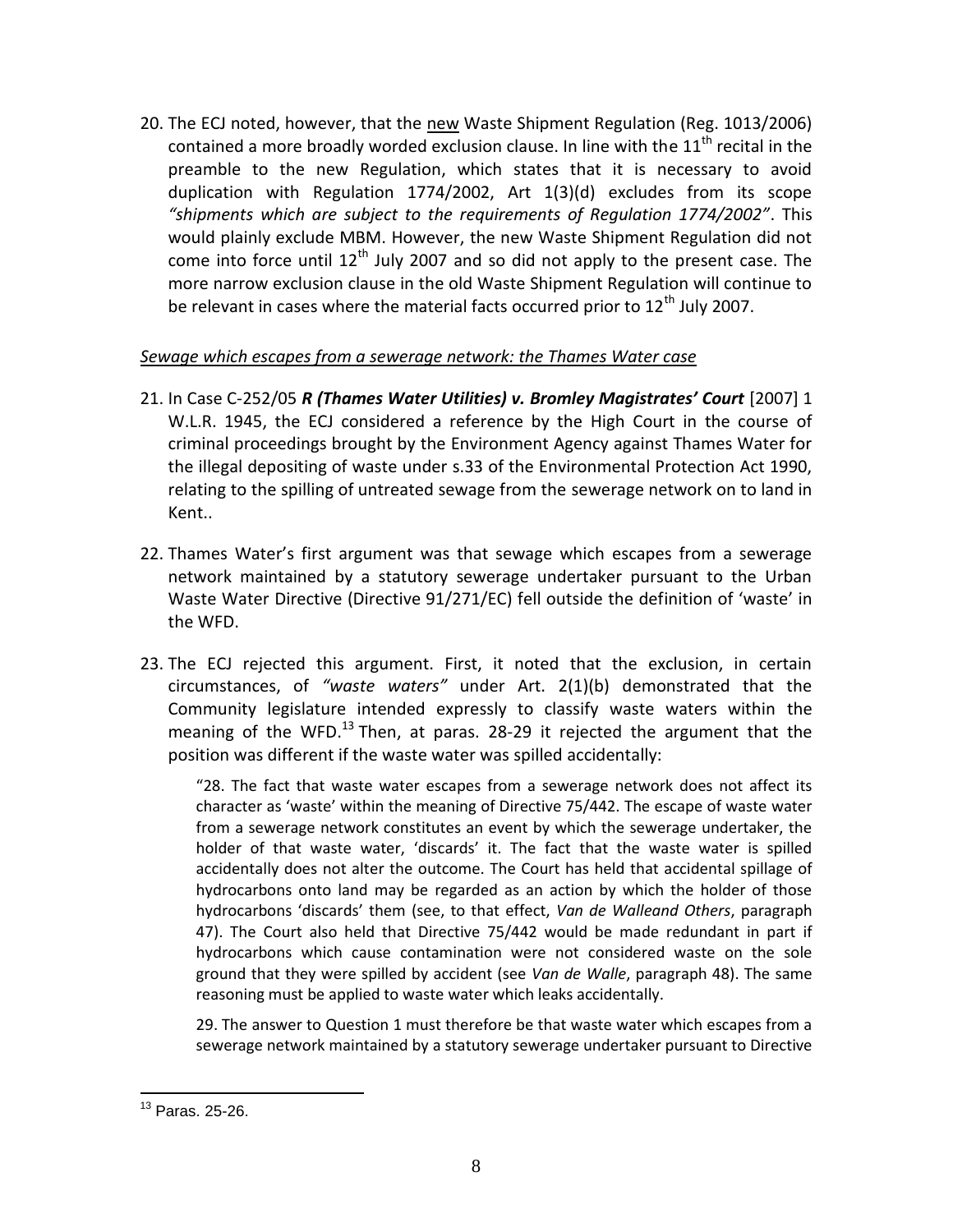91/271 and the legislation enacted to transpose that directive constitutes waste within the meaning of Directive 75/442."

- 24. Thames Water's second argument was that the escaped sewage was excluded from the scope of the WFD under Art. (2)(1)(b), which excluded *"waste waters, with the exception of waste in liquid form… where they are already covered by other legislation"*. Thames Water contended that the Urban Waste Water Directive and/or the Water Industry Act 1991 constituted 'other legislation' for these purposes.
- 25. The ECJ responded by first recalling its observations in *AvestaPolarit Chrome* that, in order to be *"covered by other legislation"* for the purposes of the Art 2(1)(b) exclusion, the substance in question must be subject to rules (whether in EC or national law) which contain precise provisions organising the management of waste and which ensure a level of protection which is at least equivalent to that resulting from the WFD. $^{14}$  It then stated at paras. 35-38:

"35. Directive 91/271 does not ensure such a level of protection. Although it regulates the collection, treatment and discharge of waste water, it does no more than lay down, as regards leakage of waste water, a duty to prevent the risk of such leaks when designing, constructing and maintaining collecting systems. Directive 91/271 does not lay down any objective in relation to the disposal of waste or decontamination of contaminated soil. It cannot therefore be regarded as relating to the management of waste water which escapes from sewerage networks and ensuring a level of protection which is at least equivalent to that resulting from Directive 75/442.

36. As regards the national rules applicable to the case in the main proceedings, it has not been possible, either on the basis of the written pleadings submitted to the Court or of the observations made at the hearing, to determine the exact scope of the powers conferred on the competent authorities of the United Kingdom. It will be for the national court to determine, in the light of the criteria set out in paragraphs 34 and 35 above, whether the Water Industry Act 1991 or the Urban Waste Water (England and Wales) Regulations 1994 contain precise provisions organising the management of the waste in question and whether they are such as to ensure a level of protection of the environment equivalent to that guaranteed by Directive 75/442 and, more particularly, by Articles 4, 8 and 15.

…

38. The answer to Question 2(a) must therefore be, first, that Directive 91/271 is not 'other legislation' within the meaning of Article 2(1)(b) of Directive 75/442 and, second, that it falls to the national court to ascertain whether, in accordance with the criteria set out in the present judgment, the national rules may be regarded as being 'other legislation' within the meaning of that provision. Such is the case if those national rules contain precise provisions organising the management of the waste in question and if they are such as to ensure a level of protection of the environment equivalent to that guaranteed by Directive 75/442 and, more particularly, by Articles 4, 8 and 15."

 $\overline{a}$ <sup>14</sup> **Case C-114/01** *AvestaPolarit Chrome Oy* [2003] E.C.R. I-8725.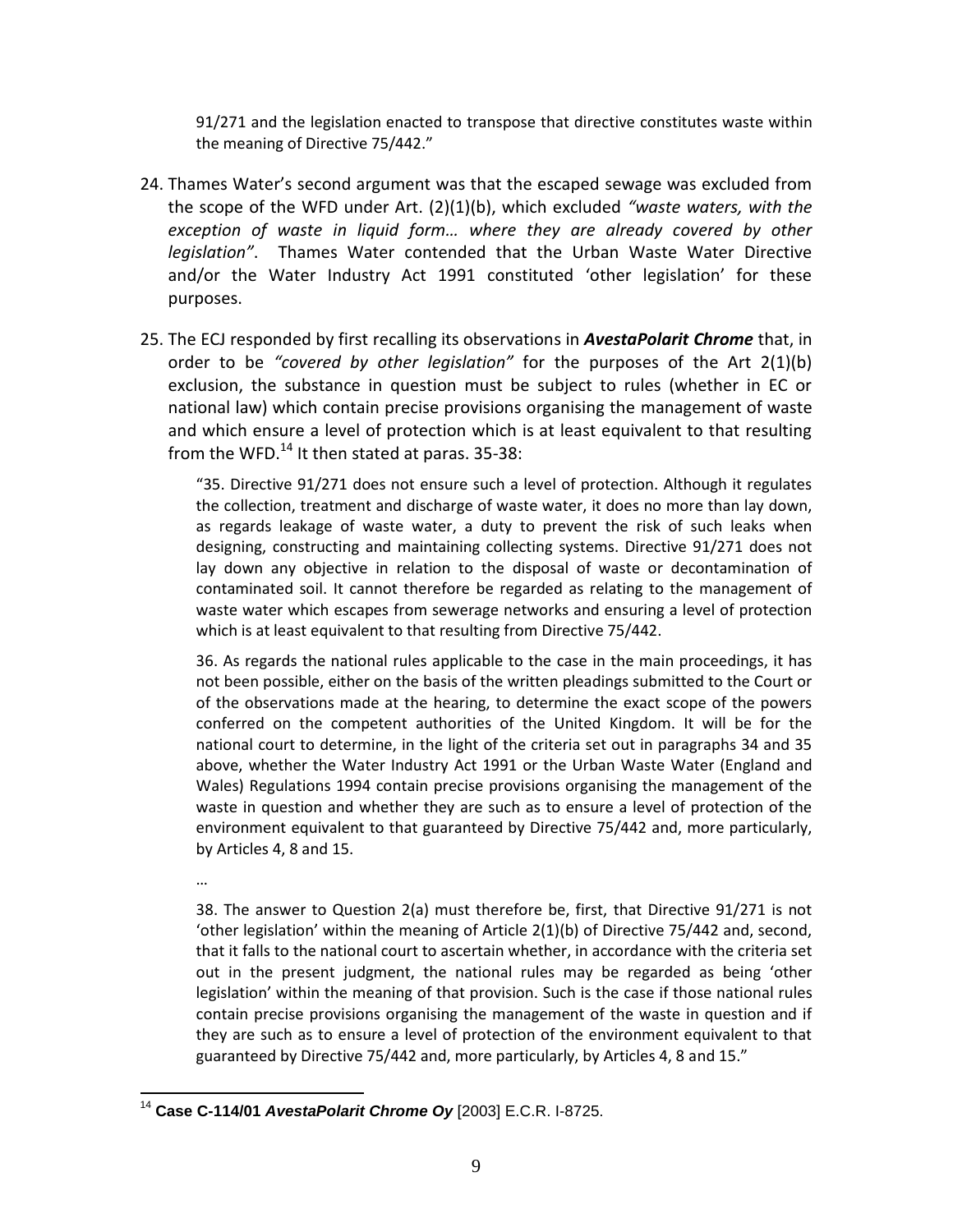- 26. Thames Water's third and final argument was that the sewage was excluded from the scope of the WFD by Article 2(2) which provides that *"specific rules for particular instances or supplementing those of this Directive on the management of particular categories of waste may be laid down by means of individual Directives."* The ECJ had previously held that the provisions of an individual Directive falling within Art 2(2) prevailed over those of the WFD in situations where the individual Directive specifically seeks to regulate. $^{15}$
- 27. This argument was also rejected by the ECJ on the following ground:

"…Directive 91/271 does not contain any provision which concerns, as such, waste water escaping from a sewerage network. It cannot therefore be regarded as containing specific rules for particular instances or supplementing those of Directive 75/442 on the management of waste water which escapes from a sewerage network."<sup>16</sup>

## *Accidental spillage of heavy fuel oil: the Commune de Mesquer case*

- 28. Case C-188/07 *Commune de Mesquer v. Total France SA* [2009] Env LR 9 arose out of the sinking of the ship *m.v. Erika* off the coast of France in 1999. The ship broke up and her cargo, several million tonnes of heavy fuel oil (a product created when crude oil is refined), was spilled into the sea in what was France's worst ever oil disaster. The oil polluted a number of beaches on the French Atlantic coastline in the Commune of Mesquer, which issued proceedings to recover the cost of cleaning up the beaches.
- 29. The factual circumstances relating to the spilt oil were as follows:
	- (1) The Italian electricity production company ENEL entered into a contract with Total International Ltd for the supply of heavy fuel oil.
	- (2) The heavy fuel oil was to be used for electricity generation by ENEL in Italy.
	- (3) To fulfil the contract with ENEL, Total Raffinage Distribution (now Total France), sold a certain quantity of heavy fuel oils meeting ENEL's specifications to Total International Ltd, which chartered the ship *m.v. Erika* in order to transport it to the port of Milazzo in Sicily.
- 30. The French Cour de Cassation referred three questions to the ECJ, the first two of which were:
	- (1) Can heavy fuel oil, as the product of a refining process, meeting the user's specifications and intended by the producer to be sold as a combustible fuel, be treated as waste within the meaning of Article 1 of the WFD?

 $\overline{a}$ <sup>15</sup> See **Case C-444/00** *R (Mayer-Parry Recycling Ltd) v. Environment Agency* [2004] 1 W.L.R. 538.

 $^6$  At para. 40.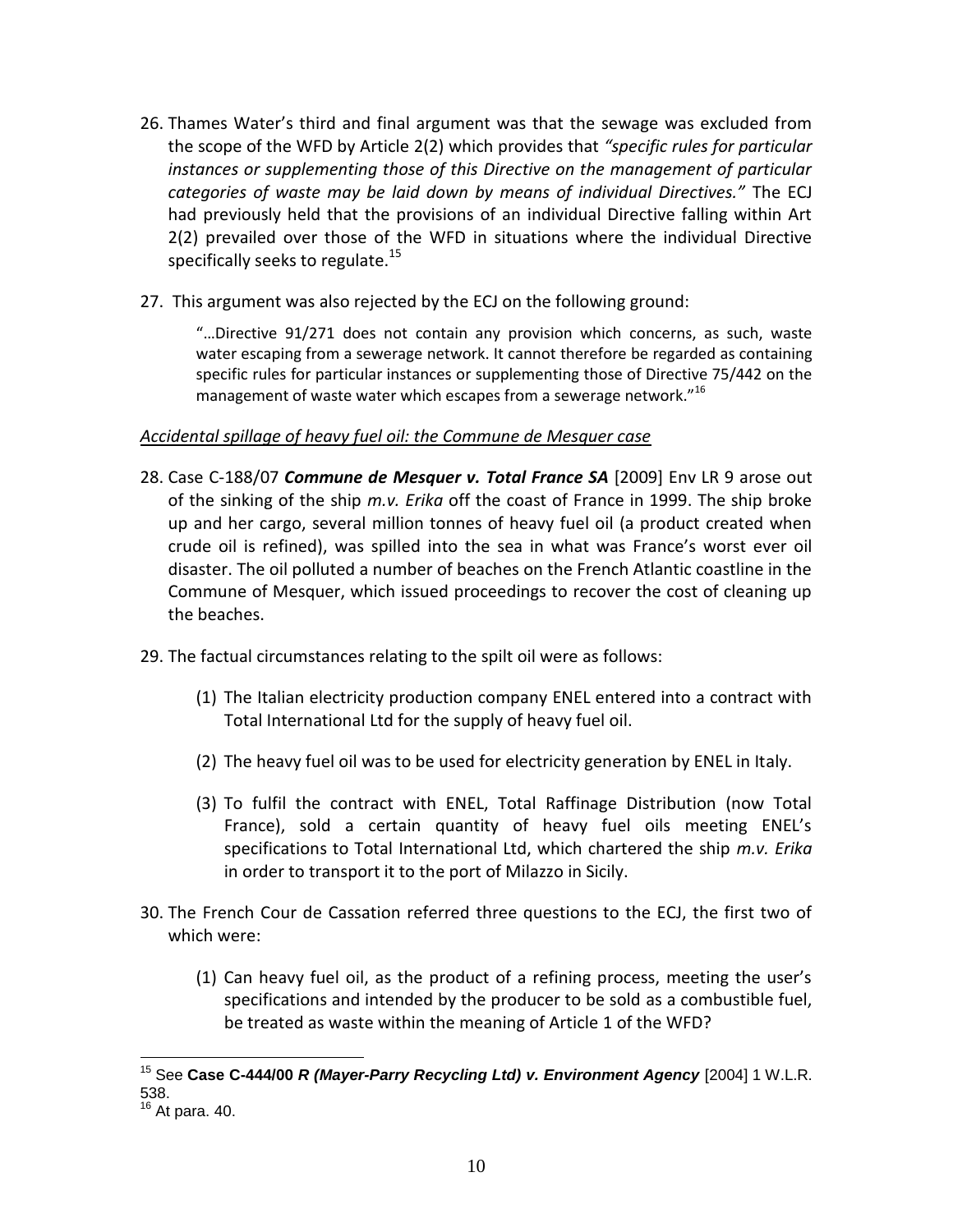- (2) Does a cargo of heavy fuel oil, transported by a ship and accidentally spilled into the sea, constitute – either in itself or on account of being mixed with water and sediment – waste falling within Category Q4 in Annex I to Directive 2006/12? This Category includes *"materials spilled, lost or having undergone other mishap, including any materials, equipment, etc., contaminated as a result of the mishap"*
- (3) If answer to the first question on 'no' and the answer to the second question is 'yes', can the producer of heavy fuel oil (Total Raffinage) and/or the seller and carrier (Total International Ltd) be regarded as the "producer" and/or "holder" of waste within the meaning of Article  $1(b)$ -(c) of the WFD, and for the purpose of applying Article 15 ('the polluter pays'), even though at the time of the accident which transformed it into waste the product was being transported by a third party?
- 31. Judgment was given on 24 June 2008. The Grand Chamber of the ECJ held:
	- (1) Heavy fuel oil could not be treated as waste ([35] to [48]). The ECJ considered the distinction between a production residue and a byproduct. The ECJ confined the meaning by-products to those goods and materials where the re-use "is not a mere possibility but a certainty, without prior processing and as an integral part of the production process" (at [44], relying in *Palin Granit*).
	- (2) Once spilt and mixed with water and sediment, the fuel oil became waste ([53] to [63]). Although the WFD notes "materials spilled" as falling within a category of waste, that does not alone suffice to categorise the spillage as waste. The Court rejected the suggestion that the "uncertain or even hypothetical" possibility of recovering the spilt oil meant that it should not be classed as waste. Further, it noted that regardless of the location of the spill, the arrival of the slick on the coast of France meant that it was deposited within a member state and therefore the WFD applied *ratione loci*;
	- (3) The national court may treat the seller and carrier as a producer of the waste and therefore as a "previous holder" if it reaches the conclusion that the seller/chartered "contributed to the risk that the pollution caused by the shipwreck would occur, in particular if he failed to take measures to prevent such an incident, such as measures concerning the choice of ship. In short, the producer cannot be liable unless he has contributed by his conduct to the risk of pollution occurring ([69] to [89]).
- 32. *Commune de Mesquer* confirms the general approach of the Commission in respect of the treatment of by-products, and also demonstrates the implicit link to be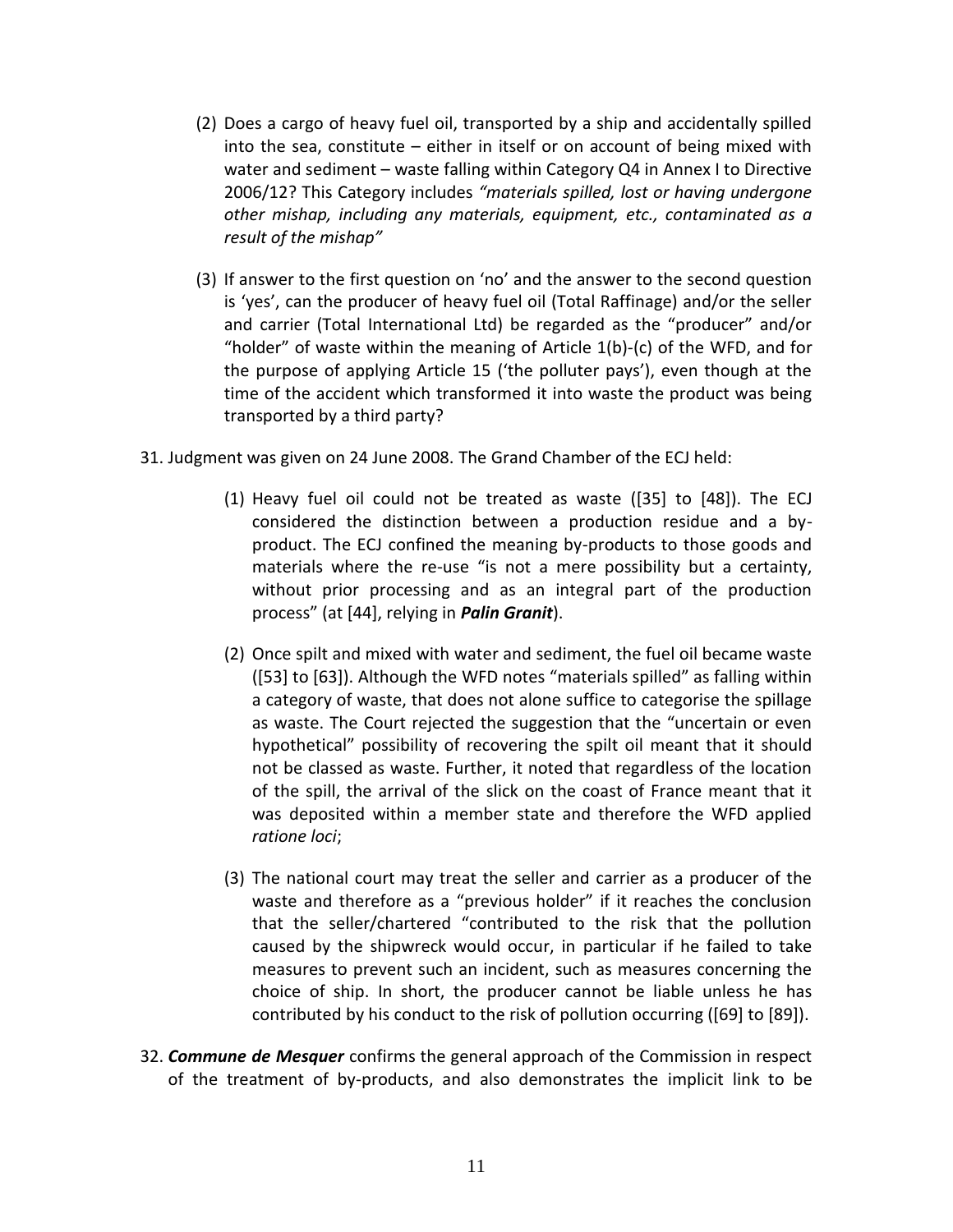adopted between the concept of environmental harm from waste and the definition of waste itself.

#### **(iii) Criticism of the ECJ's approach: the OSS case**

- 33. The ECJ's approach to the meaning of 'waste' under the WFD came under considerable criticism in the Court of Appeal in June 2008 in *OSS Group Ltd v. Environment Agency* [2008] Env.L.R. 8.
- 34. OSS collected waste lubricating oil from garages and workshops and converted it into marketing fuel oil which could be used in exactly the same way as ordinary fuel. The issue before the Court was when did this material ceased to be 'waste': was it at the completion of the process of preparing it for use as a fuel (as OSS contended), or was it when it is actually burnt (as the Environment Agency contended)? If it was latter, then more costly controls under the Waste Incineration Directive would apply.
- 35. Carnwath LJ (with whom Maurice Kay LJ and Sir Anthony Clarke MR agreed) accepted OSS's submission that the material ceased to be waste at the completion of the process of preparing it for use as a fuel. Having reviewed the relevant ECJ caselaw to date (see para 14 above), Carnwath LJ was scathing about the absence of a coherent test:
	- "55.As this review demonstrates, a search for logical coherence in the Luxembourg case-law is probably doomed to failure. A fundamental problem is the court's professed adherence to the Article 1(a) definition, even where it can be of no practical relevance. The subjective "intention to discard" may be a useful guide to the status of the material in the hands of the original producer. However, it is hard to apply to the status of the material in the hands of someone who buys it for recycling or reprocessing; or who puts it to some other valuable use. In no ordinary sense is such a person "discarding" or "getting rid of" the material. His intention is precisely the opposite.
	- 56. Understandably, the court has held that a material does not cease to be waste merely because it has come into the hands of someone who intends to put it to a new use. But that should not be because it still meets the Article 1(a) definition in his hands; but rather because, in accordance with the aims of the Directive, material which was originally waste needs to continue to be so treated until acceptable recovery or disposal has been achieved. Unfortunately the court has consistently declined invitations to develop workable criteria to determine that question. Instead, it continues to insist that the "discarding" test remains applicable, even where the "holder" is an end-user such as Epon *[in the ACARO case]*, whose only subjective intention is to use, not to get rid of, the materials in issue.
	- 57. In *Mayer Parry* Advocate General Alber frankly summed up the court's position as he saw it:

"The Court of Justice has thus refused to make classification of a material as waste dependent on its economic value, its fitness for reuse… or the environmental hazards posed by it… The holder's conduct can be appraised only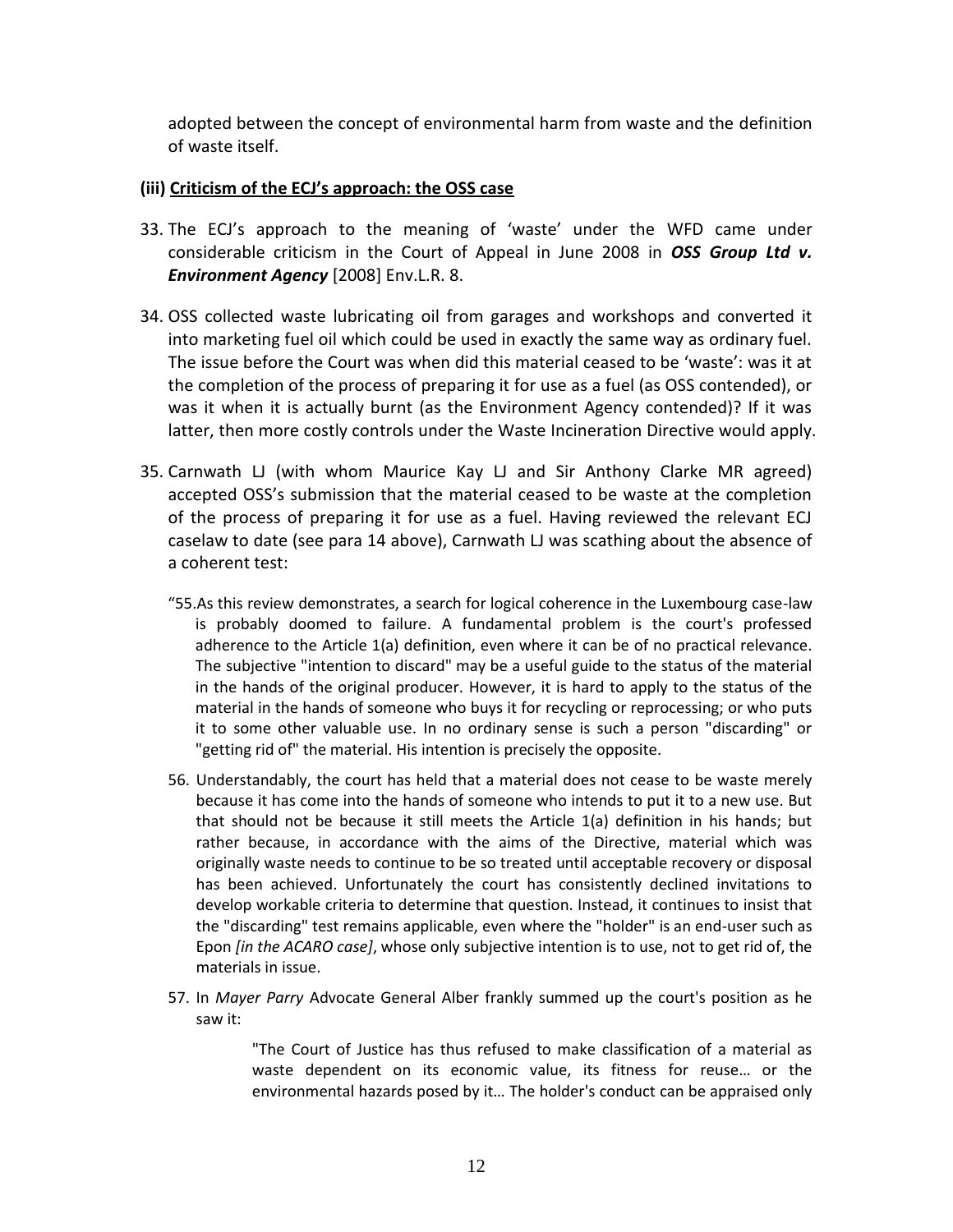with regard to his intentions, a fact which causes the body applying the law considerable difficulties.

The Court of Justice solves this problem by inferring an intention to discard the substance from objective indicators; in doing so it has regard both to all the factual circumstances and to the aim of the waste Directive…" (*Mayer Parry* Opinion para 108-9).

58. Similarly, in *Palin Granit Oy*, the Court itself, having noted the lack of precision in the definition of waste, commented:

> "Directive 75/442 does not provide any decisive criteria for determining the intention of the holder to discard a given substance or object. Nevertheless, the Court, which has been asked on a number of occasions for preliminary rulings on whether various substances are to be regarded as waste, has provided a number of indicators from which it may be possible to infer the holder's intention. The classification ... must be made having regard to those factors and in the light of the aims of Directive 75/442." (para 25)

- 59. In other words, although the Court continues to play lip-service to the "discarding" test, in practice it subordinates the subjective question implicit in that definition, to a series of objective indicators derived from the policy of the Directive. What is required from the national court is a value judgment on the facts of the particular case in the light of those indicators."
- 36. Applying such a value judgement in the present case, Carnwath LJ drew assistance from a Dutch case (*Icopower BV v. Secretary of State*, 14<sup>th</sup> May 2003) where the facts were described as follows:

" The appellant collects industrial waste products. These waste products consist of a mixture of paper, cardboard, untreated wood, plastic foil, textiles, possibly mixed with a limited percentage organic leftover substances (canteen waste) and/or glass, stone and cans. After acceptance a pre-selection takes place and the leftover substances are homogenised and reduced in size on a shredder, after which the ferro-metals are separated from the rest of the substances. After that low calorific fractions are separated from high calorific ones in a screen drum. Hereafter a separation takes place of non-ferro-metals and different components. The remaining flow, called ' fluff' by the appellant, is brought into the correct humidity degree, homogenised and pressed into energy pellets. The energy pellets are sold to electricity and heat-producing plants where they are used as (additional) fuels in these installations …"

- 37. Having described those facts Carnwath LJ continued at paras. 62-63::
	- "62.The court noted that the pellets were produced with the sole aim of their use as fuel; that it was not claimed that they contained pollutants such as heavy metals; and that they were used in the same way as regular fuels, with no special precautionary measures being needed to protect the environment. On this basis it concluded that the energy pellets were "equivalent to regular fuels" and that, applying the reasoning of the *ARCO* judgment, they could not be characterised as waste under Article 1(a).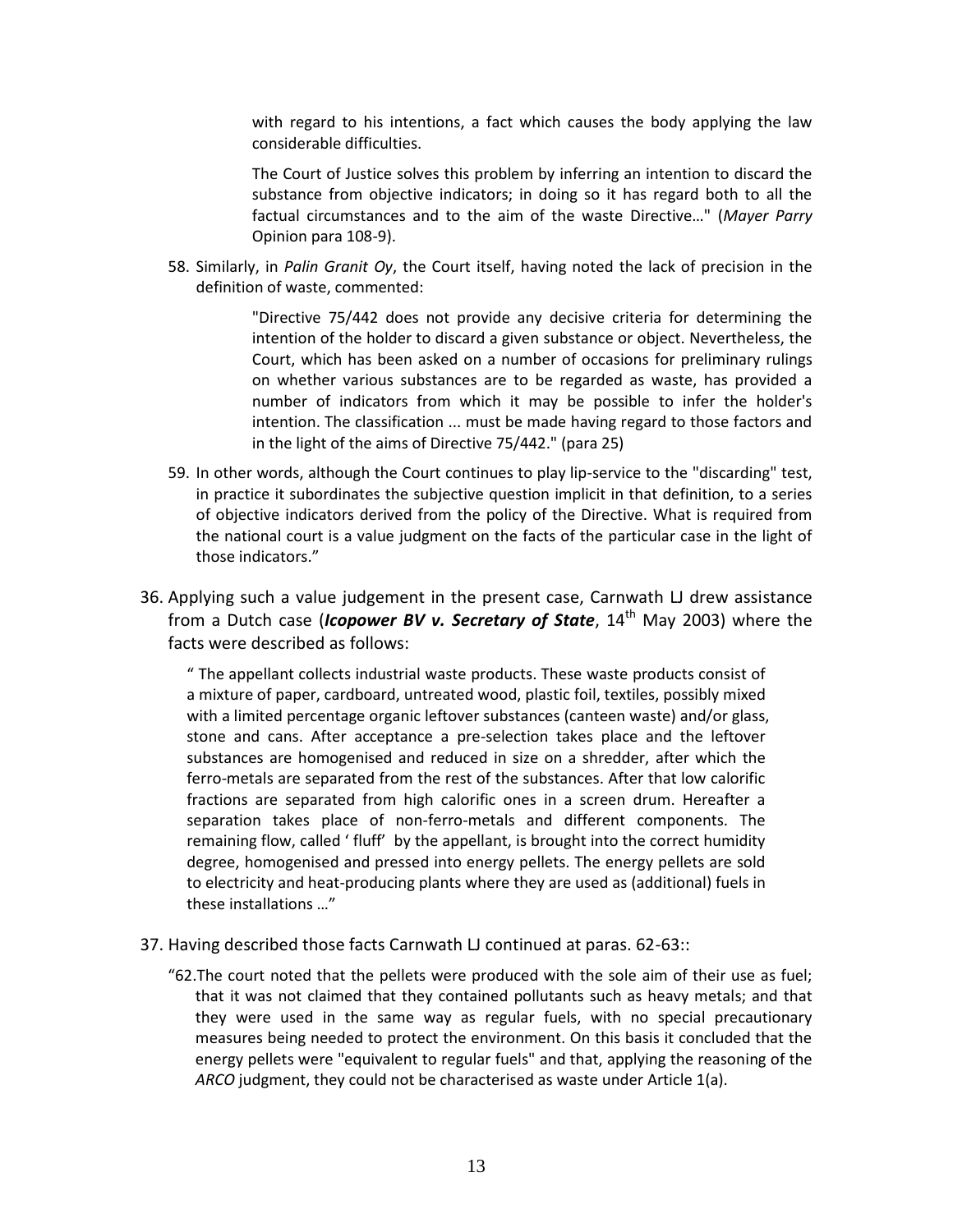- 63. Although we are not called upon to decide the correctness of that decision, I see no reason to doubt it. It seems to me a practical and common sense approach to the issue, which is consistent with the letter and spirit of the Directive and with the case-law. It is also consistent with the objective of encouraging the recovery of waste materials for uses which replace raw materials. It should be enough that the holder has converted the waste material into a distinct, marketable product, which can be used in exactly the same way as an ordinary fuel, and with no worse environmental effects. It cannot be said that such a material is being "discarded" in any ordinary sense of the term, and there is nothing in the objectives of the Directive which requires any fictitious assumption to that effect…"
- 38. Carnwath LJ declined to adopt any of the proposed 'end of waste tests' advanced by the parties, stating at para. 67 that *"however desirable it might be to have a definitive test, the ECJ has consistently declined invitations to provide one"*.

## **(iv) Waste in the Divisional Court**

39. In *Environment Agency v Thorn International UK Ltd* [2009] Env LR 10, the EA appealed against the acquittal of Thorn in the magistrates' court. Thorn's business consisted of the acquisition of old electrical goods, their repair/refurbishment and resale. The EA prosecuted Thorn for storing waste, namely the goods, without a waste management licence. The Divisional Court dismissed the appeal. Moses LJ held that the key question was whether the items concerned had become waste:

"21...The question whether something has ceased to be waste is not determined by considering whether those subjecting it to the process of reclamation intends to discard it or not, because if that was the question, then undoubtedly it would cease to be waste at the moment when those subjecting it to such a process had the intention to reuse it. Rather, the question of whether something which is undoubtedly waste ceases to be waste is determined by whether the cycle of repair or restoration is complete. To that extent I agree with the submissions advanced on behalf of the Environment Agency. But in the instant case, the focus must be concentrated on the logically prior question of whether these electrical goods were waste at all. True it is that the holder within the meaning of the Directive, the consumer, no longer wanted the particular item in question. In some cases, no doubt, the electrical item would be as good as new, but was no longer needed either because it was too old or was not suitable. There is no specific finding in this case by the justices as to whether the items had been discarded at that stage. The test as to whether an item is discarded was set out in *Inter-Environnement Wallonie ASBL v Region Wallonne* (C-129/96) [1997] E.C.R. I-7411 as follows:

"The general concept is now reasonably clear. The term 'discard' is used in a broad sense equivalent to 'get rid of'; but it is coloured by the examples of waste given in Annex I and the Waste Catalogue, which indicate that it is concerned generally with materials which have ceased to be required for their original purpose, normally because they are unsuitable, unwanted or surplus to requirements."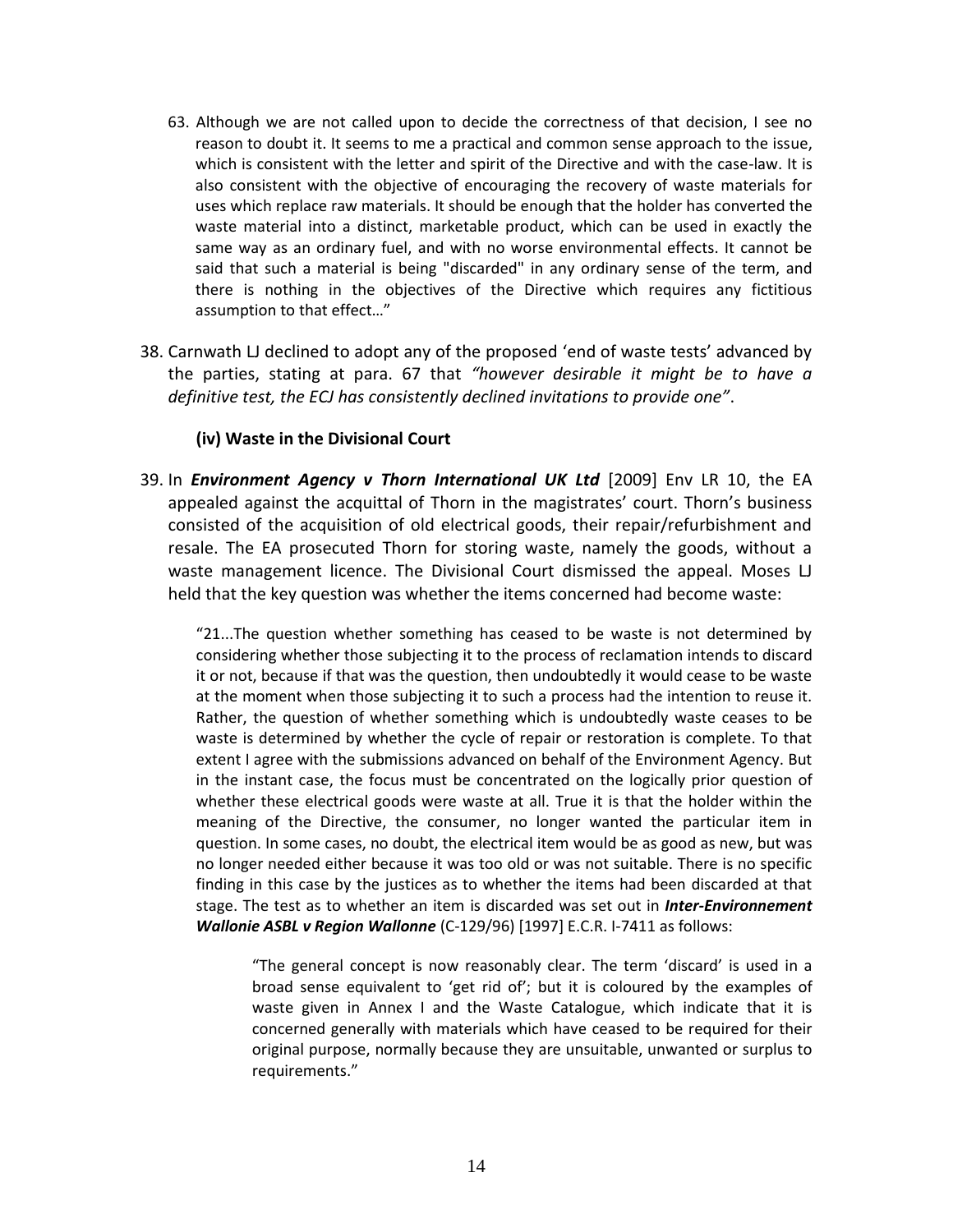22 I reject the contention that the justices were bound to conclude that the electrical goods were waste in the circumstance that there was a contractual arrangement between consumer and retailer, who agreed to take the particular item in question on purchase of another new item. There is nothing to be found within the purposes of the Directive or the actions of the consumer to dictate a conclusion that such an item must be waste. The justices found that these items had not been discarded. Whether they were focusing their attention on the moment at which they had been exchanged with a new item obtained from a retailer or at a later stage is not clear. But for my part I would reject any principle which established that the justices were bound to conclude that at that stage they had been discarded.

...

26 It seems to be suggested by the Environment Agency that every time a consumer no longer wishes to keep such an item it, by operation of principle of law consistent with the Directive, automatically becomes waste because the consumer no longer wants it. In my view, that is far too extreme a view and far too stringent a rule. As I have said, the issue in *ARCO*, *Epon* and *OSS* was merely whether items which were undoubtedly waste had ceased to be waste. It was contended that since they were waste, until further inspection of the premises by the trained engineers, the items remained waste until any necessary repair or refurbishment was complete. In my view, the justices were entitled to find that the items in question, even if they should have been regarded as waste at an earlier stage, were not by the time they had become selected by Thorn. None of the purposes of the Directive are achieved by so regarding them. Thorn regarded them as capable of reuse with some repair and refurbishment. The mere fact that that which in one form is undoubtedly waste remains waste until its character is changed by a process of recycling does not establish a rule of law that any item which requires repair or refurbishment is waste until that process is concluded. As the European Court of Justice pointed out at [97] in *ARCO* , and as the Court of Appeal endorsed at [59] in *OSS* , it depends on all the circumstances.

27 In the instant case, there was no change to the form of these goods at all. There was nothing hazardous within them whilst they awaited repair. They were retained for their original purpose. The justices were not purporting to lay down any rule; they merely applied the Directive according to its purpose to prevent hazardous materials harming either the environment or those humans who came into contact with them. Construing that purposively, they applied the Directive to the facts of this case. In my view, they were entitled to reach the conclusion that, certainly at the time those goods were held by Thorn, they were not waste."

- 40. *Thorn* emphasises that it will often be for magistrates on a particular set of facts to the decide whether the item concerned is waste. Although there is guidance in the case law, certain cases (such as *Thorn*) demonstrate that the analysis is only in part a science. To a large extent it will be a matter of practical analysis by the fact finder.
- 41. The same approach can be seen in *Environment Agency v Inglenorth* [2009] Env LR 33, another unsuccessful appeal against an acquittal in the magistrates' court. That case concerned a contractor (Mr Campbell) who had demolished a greenhouse at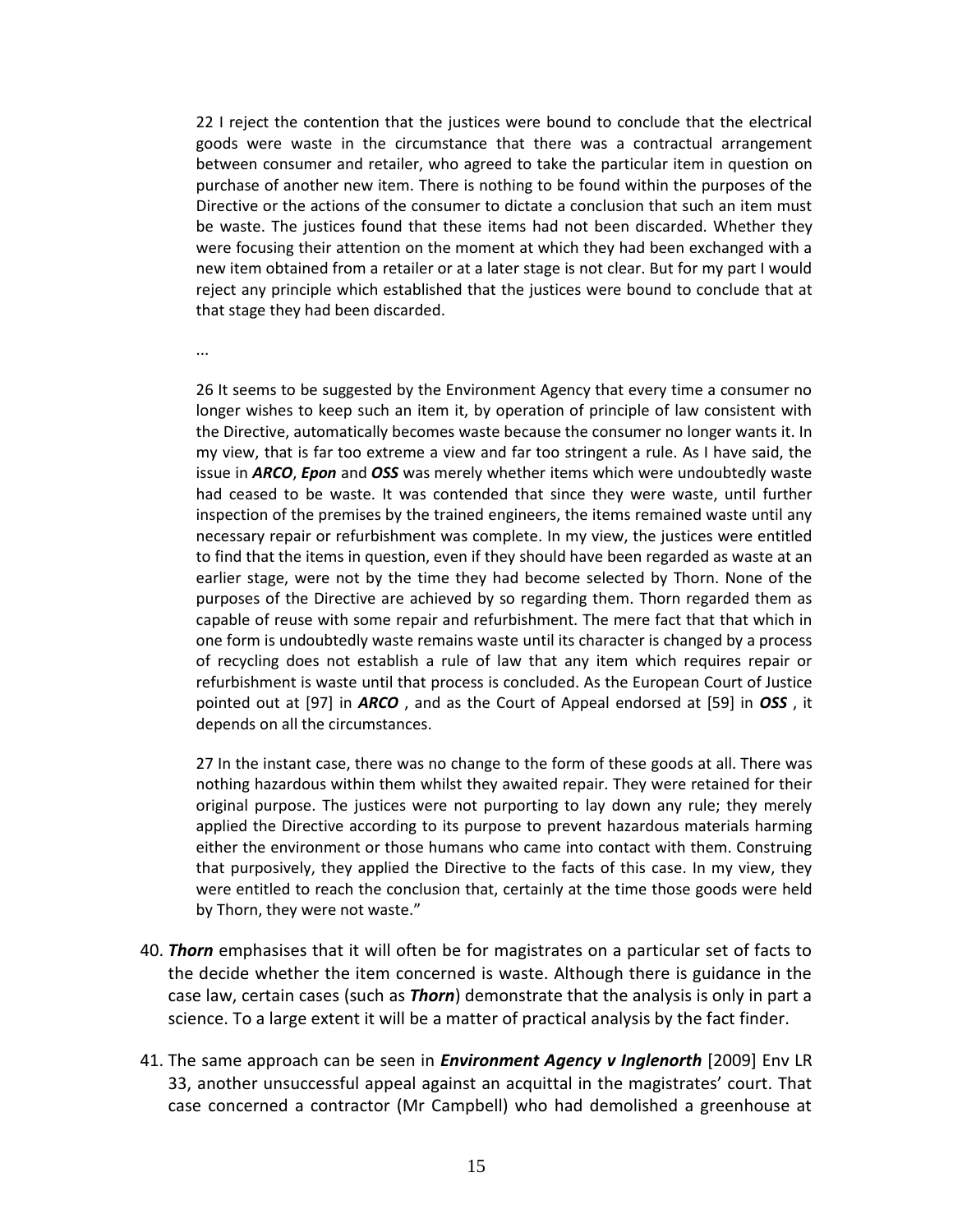one garden centre and deposited the materials from the demolition at another garden centre owned by the same person (Mr Evans) for relaying a car park. The issue was whether the defendant had deposited waste without a waste management licence and failed to take reasonable measures to inform the owner of the land that he needed to hold a waste management licence. The case turned in particular on the period in which the defendant had been charged with the offence. However, the following comments of Sir Anthony May are of wider interest (my emphasis):

31 [Counsel for the EA] has in his written submissions summarised the points that he would make as follows. He submits that the Magistrates in the present case were wrong in law in interpreting the meaning of the word "discard" as being equivalent to "get rid of". He submits that they failed to apply the correct test in order to distinguish waste residue from non-waste product. He submits that they wrongly considered that the intention to reuse it must be immediate when the relevant question was whether the reuse itself is immediate. He submits that they took into account an irrelevant factor that no Annex II disposal or recovery operation was to be undertaken on the material which in any event was mistaken on the facts found. Fifthly, he submits that properly applying the definition of waste in the Environmental Protection Act, as imported from the Waste Framework Directive, the Magistrates could not rationally have concluded that the demolition material involved was not waste.

32 On the question of the need for reuse being immediate, in my judgement certain analysis is necessary. First of all, the Magistrates found explicitly that in Mr Evans' hands the material which Mr Campbell deposited was a valuable commodity intended for immediate reuse and they have found as a fact that Mr Campbell knew that the intention was to use the material at the Cheadle Garden Centre to make good a car park there.

33 No doubt questions might arise as to whether a use of deposited material for purposes such as building works was to be immediate. No doubt if it were Mr Evans that was being prosecuted that would be a question which might arise and might or might not have been decided in his favour or against him. Two things, however, arise in the present case. First, as [counsel for the EA] accepted, immediate use cannot be taken literally. As for example, if material is deposited at a site intending it to be used straight away for building operations, if it is not used straight away, because, for instance, the weather is bad and prevents building operations; or other and different material is required to be delivered first before this material can be used; or machinery has to be brought on to the site before it can be used and there is some delay before it is brought to the site; any of these examples would not, depending on the facts, prevent the material from being reused immediately, if that is the expression that needs to be addressed. The distinction in my judgement must be between depositing the material for storage pending proposed reuse and depositing it for use more or less straight away without it being, in any sensible use of the word, stored. Depending always on the facts, hardcore which is going to be used next week for current building operations is not being stored.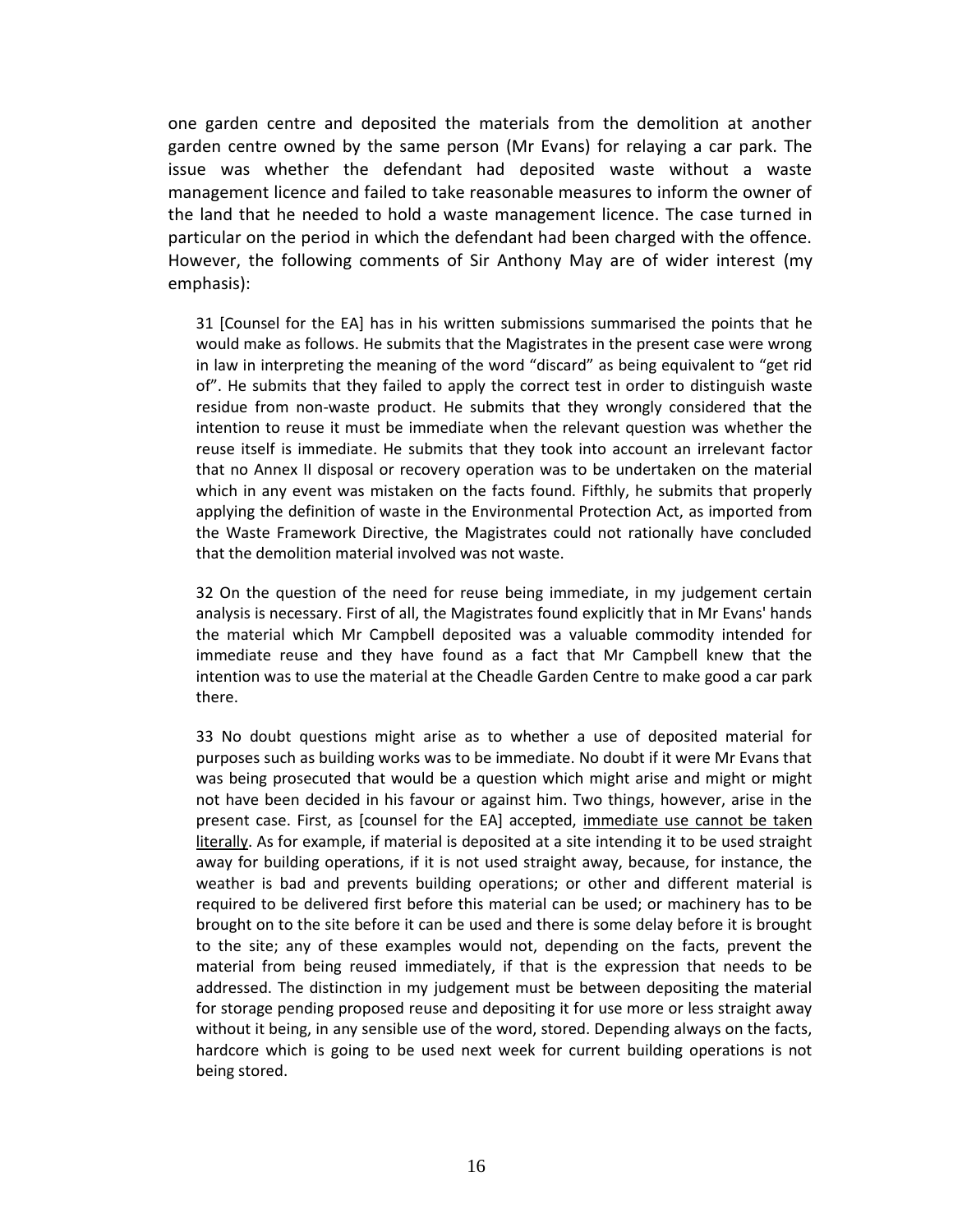34 Secondly, the issue in this case was not whether Mr Evans had been guilty of an offence of having the waste material on his site without the proper licences, but whether Mr Campbell and his company were guilty of the two offences charged. The two offences charged can only be referable to what Mr Campbell did or did not do and what he knew or did not know on August 14, 2006. They are in fact charged as being committed on or before August 30, 2006 but Mr Campbell's involvement only took place on August 14 and ceased once he had delivered the material. Quite plainly, since Mr Campbell was not himself going to reuse this material, the question of its immediate use can only be judged as a matter of Mr Evans' then intention because by the time Mr Campbell had left he had dropped out of the picture and Mr Evans was never, one supposes, going to use the material within five minutes of it being delivered.

35 Accordingly, in my judgement, the point made by [counsel] in relation to intention to use, immediate intention to use or immediate use is not in point for the purposes of the informations brought against Mr Campbell.

36 [Counsel for the EA's] main general submission is, as I understand it, as follows. This material was demolition material which at the Standish site plainly was waste. It was brought to the Cheadle Garden Centre site and it remained waste not only while it was being brought but when it arrived and it should have been regarded as waste and the subject of the requirement of the licence until Mr Evans actually used it, which in the event he did not.

37 In my judgement, upon the findings of fact of the Magistrates in the present case that is not a correct analysis. It may well be, and it does not matter, that the material was or was capable of being waste after it had been produced by the demolition exercise of the Standish site and before it was removed for use elsewhere. If it been taken to a waste disposal site straight from Standish, no doubt it would have been waste throughout that operation. But the question, and in my judgement the only question in the present case in relation to the informations brought against Mr Campbell in the terms in which they were, is whether this was waste when it was deposited at the Cheadle site. Upon the Justices' findings of fact, at that stage Mr Evans, and I am quoting from the case,

"… had no intention of discarding the material. The product would be used as hardcore material for the purpose of making up a car park at the Cheadle site. That intention was not a mere possibility, but was one clearly formed by Mr Evans shortly before or before the demolition of the greenhouse."

And, I would add, that intention was, upon the Justices' findings, communicated to Mr Campbell and they further found that the material was a valuable commodity intended for immediate reuse.

38 In my judgement, those findings of fact entirely support the decision that the Justices came to that upon its deposit at the Cheadle Garden Centre this material was not waste. It was no more waste when it was delivered to the Cheadle site upon those findings of fact than would be hardcore delivered to my drive for me to use to mend the drive or to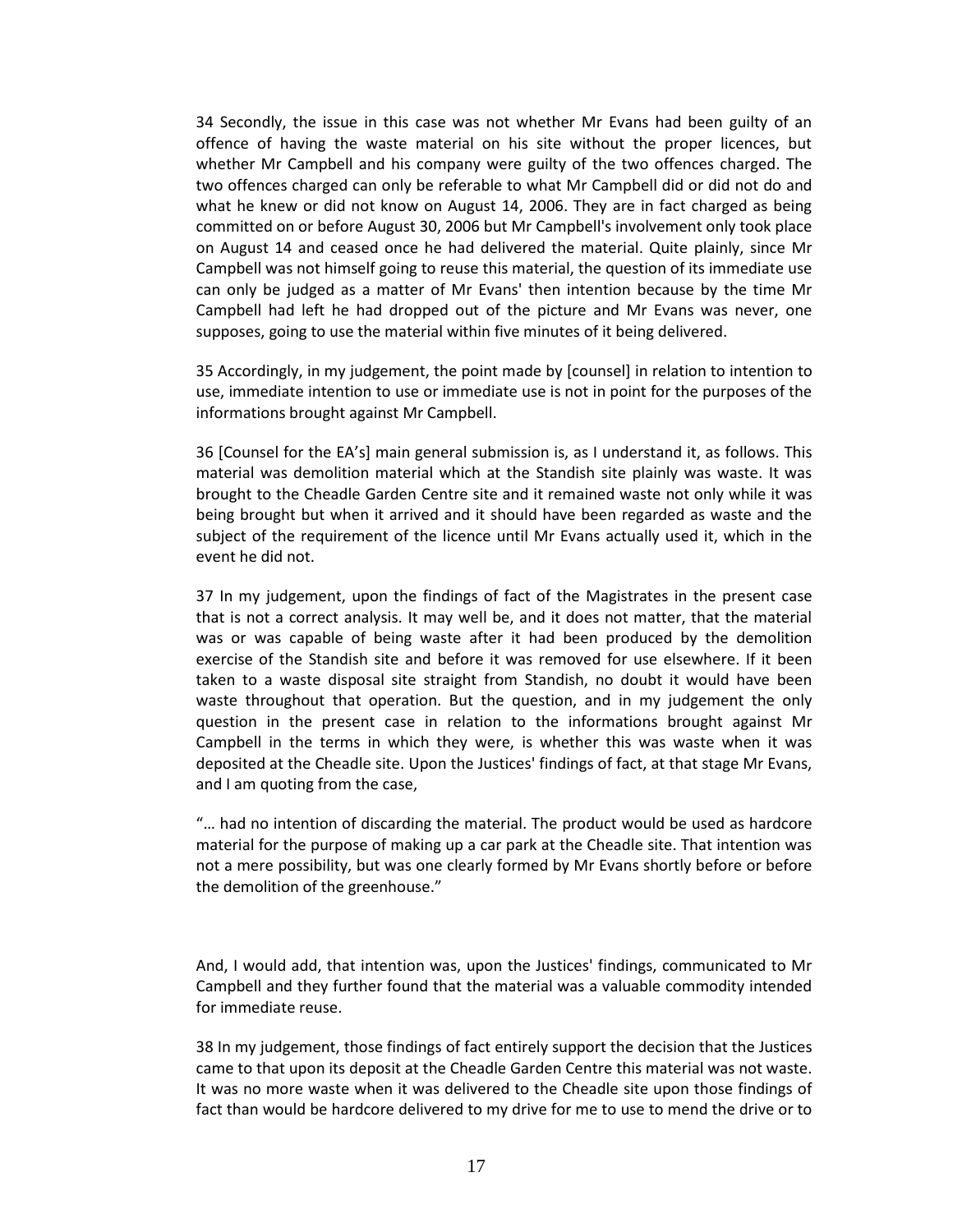use as a sub base for my garage floor for concrete to be put on top of it. It may well be that this material was waste when it was at Standish but, given the findings of fact by the Magistrates, it was not waste and they properly so found upon its delivery to the Cheadle Garden Centre. In my judgement, the Justices came to the right decision for those reasons and I would dismiss this appeal.

42. I confess to having reservations about the approach of the Divisional Court in *Inglenorth*. The transition from waste to non-waste is treated in a rather simplistic way: the material was wanted by Mr Evans, so by the time it was in his hands it was not waste. That is an analysis which sits uncomfortably with the approach of the ECJ as summarised in *OSS* above, which emphasises that discarded goods may remain waste even if they are capable of economic reutilisation.

# **(v) The Defra consultation**

- 43. In January 2010, Defra began a consultation on new guidelines on the legal definition of waste. The consultation closed in April 2010 and the responses and final guidelines will be published this summer. As the guidelines are in the form of a consultation draft, and they do little more than summarise the effect of the case law described above, the proposed guidelines are only considered briefly here.
- 44. The first part of the draft "Guidance on the legal definition of waste and its application" is a "practical guide" which attempts to address the questions of whether a substance or object has become waste, and when a substance or object which has become waste ceases to be waste. In respect of the first question, the draft guidance states:

"A substance or object becomes waste when it is **discarded**. Discard has a special meaning which is not necessarily the same as its dictionary meaning. It includes not only the disposal of a substance or object but also its recovery or recycling. Whether a substance or object is being discarded has to be decided on a case-by-case basis, and taking account of all the circumstances, to ensure the aims of the WFD (i.e. protection of the environment and human health) are not undermined. In other words, each case must be assessed on its own merits."

45. The draft guidance proposes eight questions which can be used to identify whether the substance or object has become waste: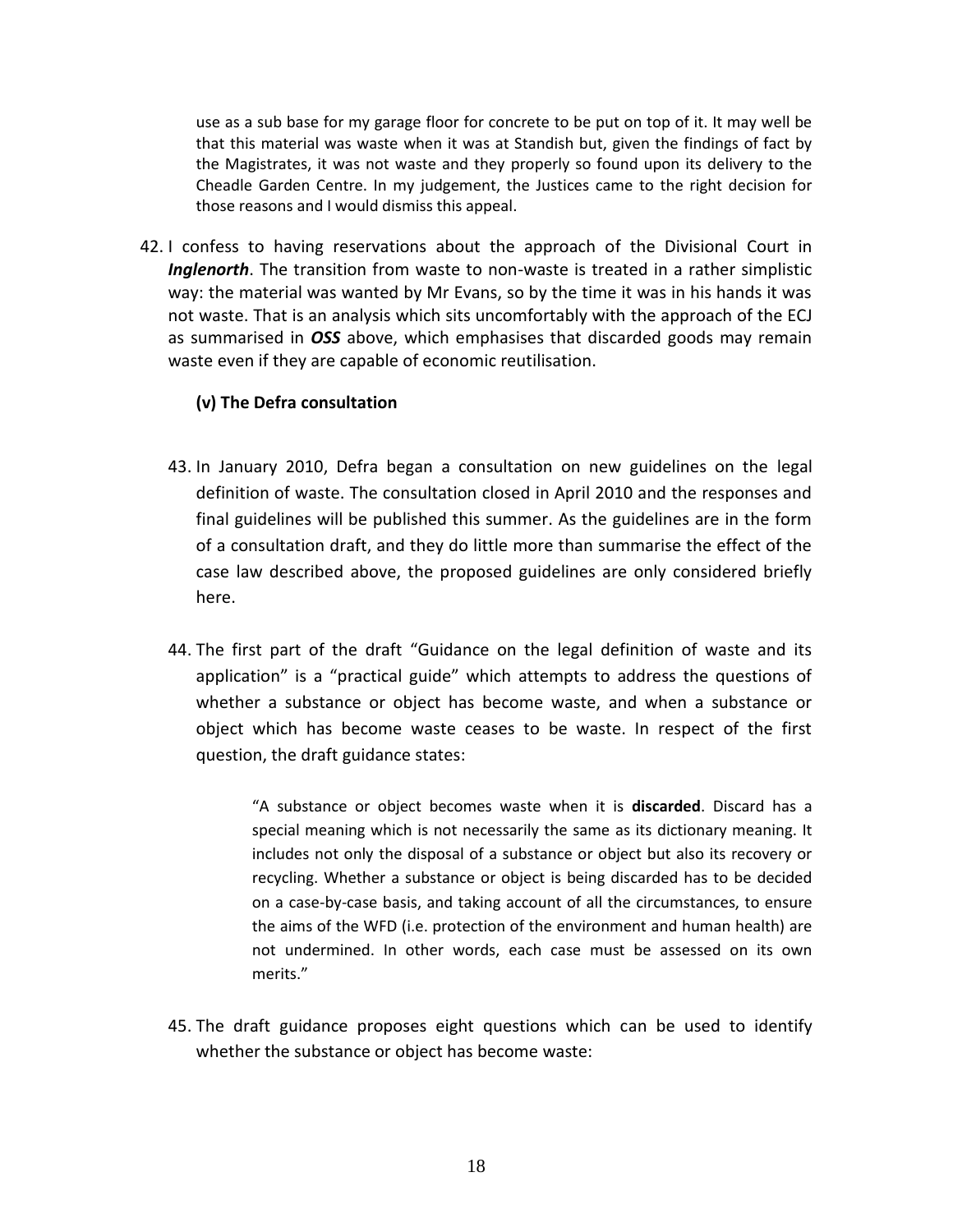- (1) Is the substance or object included in Annex 1 to the WFD? If so, it is likely to be waste.
- (2) Is the substance or object a by-product of a production process? Production residues are likely to be waste. To attempt to identify the difference between a production residue and a by-product, the guidance suggests that if an affirmative answer to the following questions can be given, it will indicate that the residue is waste:

Is its use not just a possibility but a certainty?

Can it be used directly, without any further processing prior to its use?

Is the use an integral part of the process of production?

Is it fully suitable for the proposed use?

Is the use lawful?

Can it be used without any special precautions being taken to ensure protection of the environment or human health?

Is there a genuine market for it?

Is it free of any contaminants that could have an adverse effect on its use?

Can it be used without any additional risk to the environment or human health, when compared with an equivalent raw material?

- (3) Does the substance or object need to be disposed of? If there is a legal or practical requirement to dispose of the substance of object, the guidance suggests that it would be waste.
- (4) Has the substance or object been transferred to a disposal or recovery operation? The guidance states that, if so, that will indicate that it is waste.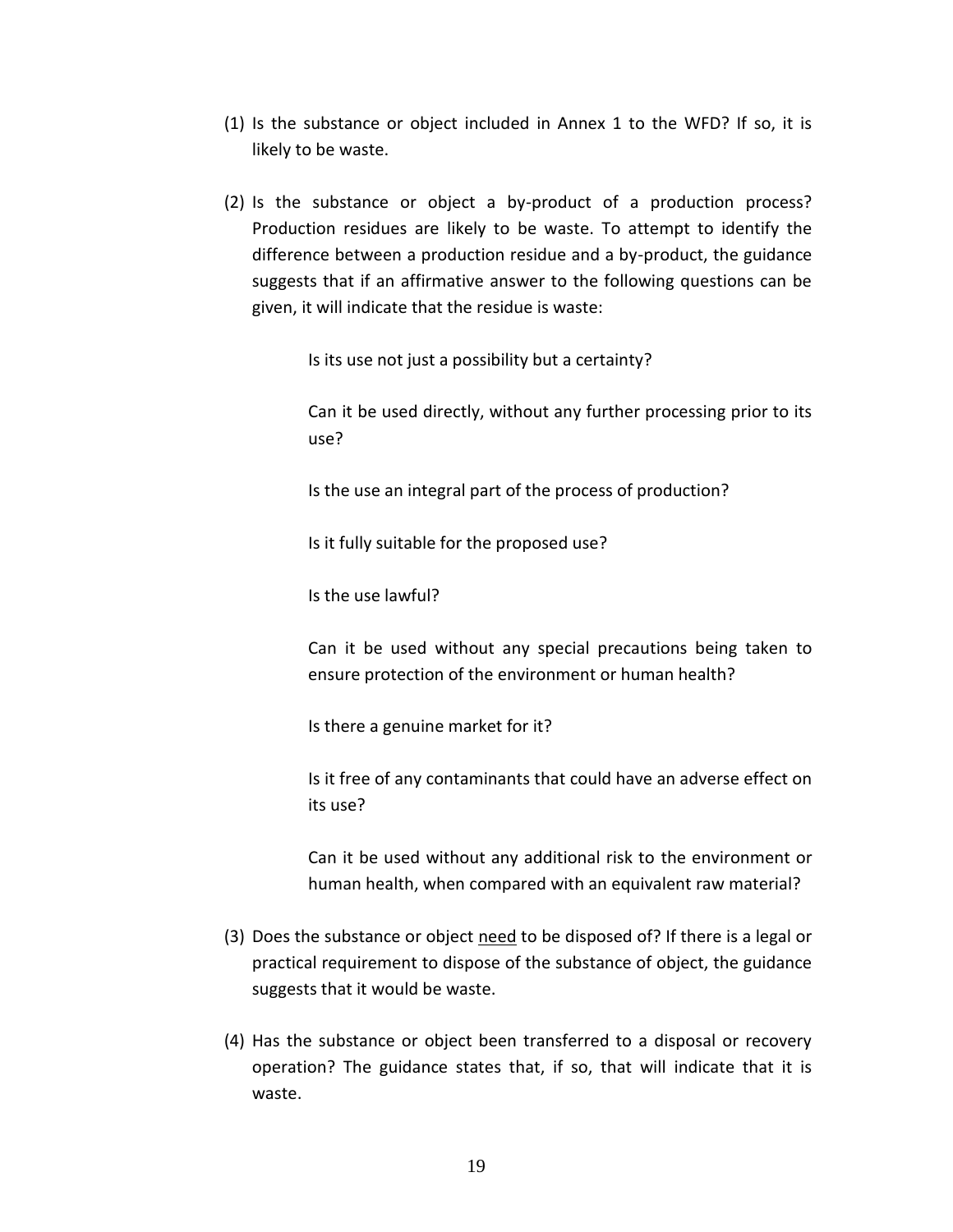- (5) Does the substance or object have a low economic value? The guidance notes that the holder of items with low economic value will have an incentive to "get rid" of them but points out that "it does not follow, though, that a substance or object with a good economic value to the producer is not a waste".
- (6) Is the substance or object hazardous or polluting? Although the guidance accepts that the "question of harm is not always relevant to the issue of whether something is waste", it is relevant in the case of something unwanted as it will make it a burden on the holder and is also relevant in the case of contamination of another substance.
- (7) Is the substance or object still suitable for its use? The guidance refers to out of date and damaged goods.
- (8) Is the substance or object being passed on as second hand goods? If so, it is generally not waste.
- 46. The draft guidance then gives six questions to assist in identifying whether a substance has ceased to be waste:
	- (1) Has the waste only been pre-treated, rather than fully recovered or recycled? A substance will remain waste if it needs further treatment before re-use. The guidance gives the examples of sorting and size reduction a pre-treatment processes.
	- (2) Has the waste been converted or transformed into a distinct product? New products will not be treated as waste but the guidance notes that the "new product needs to be distinct from the original waste and minor changes to its composition are unlikely to be sufficient."
	- (3) Have all unwanted substances been removed from the waste? The substance or object will remain waste until contamination has been removed.
	- (4) Is recovered/recycled material fully suitable as a replacement for a nonwaste material? The guidance continues: "To cease to be waste, the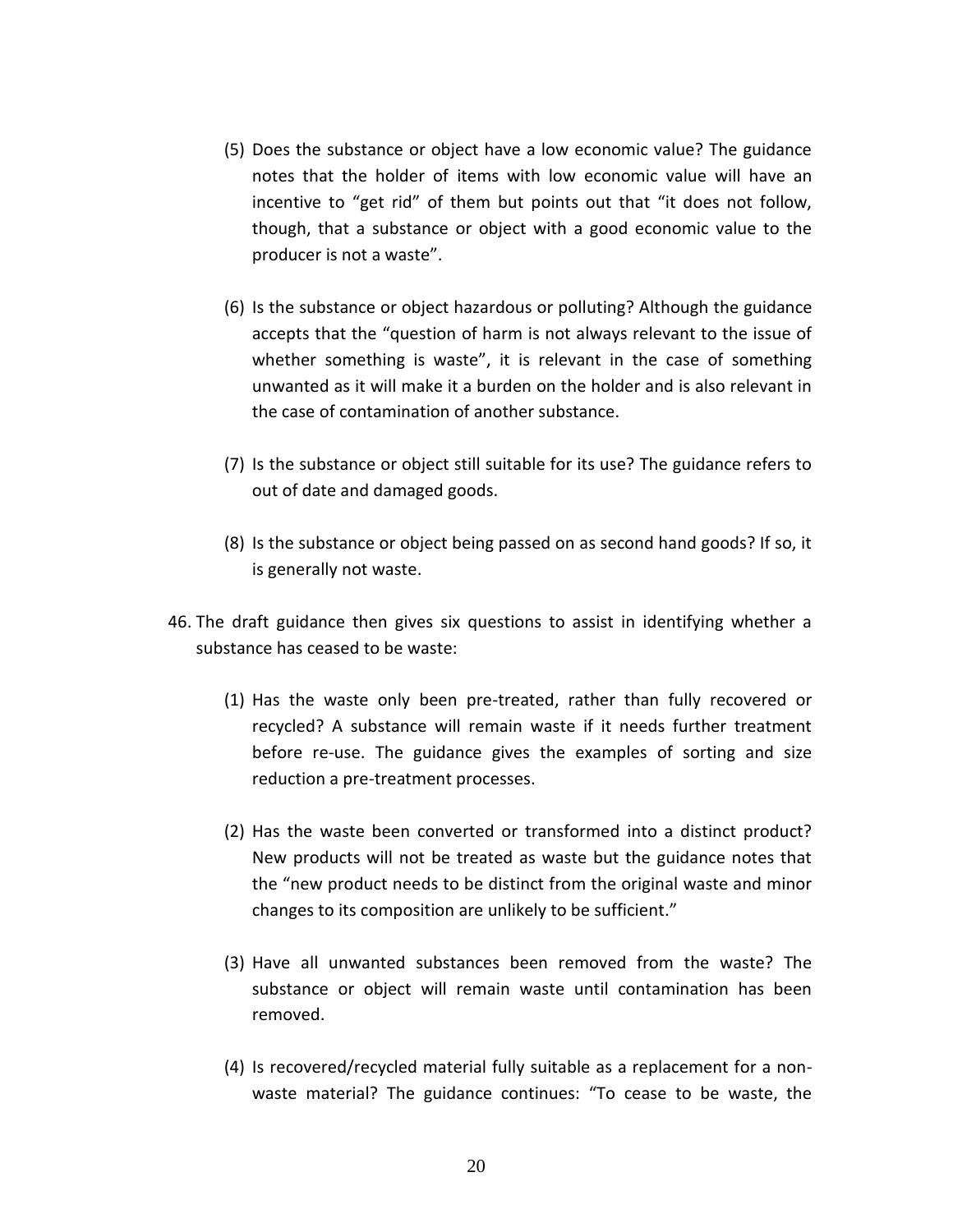material that results from the recovery or recycling of waste must be fully suitable as a replacement for the non-waste material for which it is substituting."

- (5) Is it certain to be used? The absence of a genuine market for the recovered material is likely to mean it remains waste.
- (6) Can the recovered/recycled material be used without undermining the aims of the WFD? The guidance notes that material will not cease to be treated as waste if to do so would undermine the aims of the WFD by posing "greater risk to the environment or human health than the nonwaste material it replaces".
- 47. The second part of the draft guidelines identifies the relevance of the definition of waste in the various relevant regimes and the rationale for promulgating guidelines. The third part of the draft guidelines consists of detailed guidance on the definition of waste. It is perhaps this part which will provide the most assistance to those considering waste processes, because it engages with the more complex points of characterisation and with the extensive ECJ jurisprudence considered above.
- 48. One might ask, finally, whether any guidelines will make any practical difference to the difficulties of identifying what constitutes "waste". As the case law shows, there is a challenging borderline between waste and non-waste, which requires the exercise of factual judgments. Resorting to the purpose of the WFD will, on occasion, assist but it does not provide a complete answer. What is relatively clear is that the EA regularly contends for a broad definition to the word "waste", which means that many undertakings may simply prefer to take a precautionary approach and treat certain materials as waste rather than face criminal charges. If they do face such charges, it seems that magistrates may be willing to take a narrower, pragmatic approach to the definition of waste on a particular set of facts.

*This seminar paper is made available for educational purposes only. The views expressed in it are those of the author. The contents of this paper do not constitute legal advice and should not be relied on as such advice. The author and Landmark Chambers accept no responsibility for the continuing accuracy of the contents.*